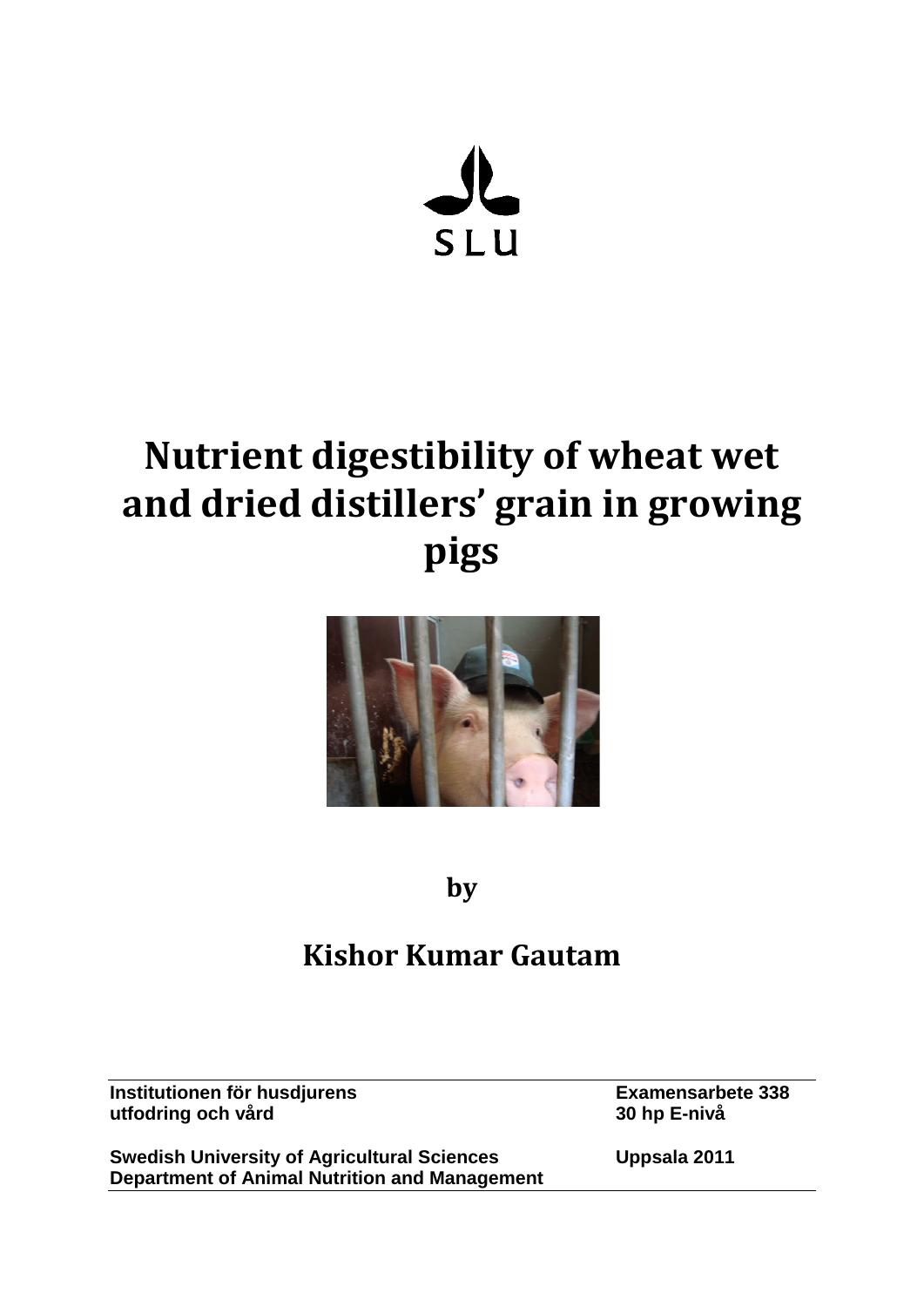

# **Nutrient digestibility of wheat wet and dried distillers' grain in growing pigs**

**by**

# **Kishor Kumar Gautam**

**Supervisor:** Karin Lyberg **Examiner:** Jan Erik Lindberg

**Keywords:** Apparent ileal digestibility, standardized ileal digestibility, endogenous losses

**Institutionen för husdjurens Examensarbete 338 utfodring och vård 30 hp E-nivå**

**Swedish University of Agricultural Sciences Uppsala 2011 Department of Animal Nutrition and Management**

**Kurskod: EX0551**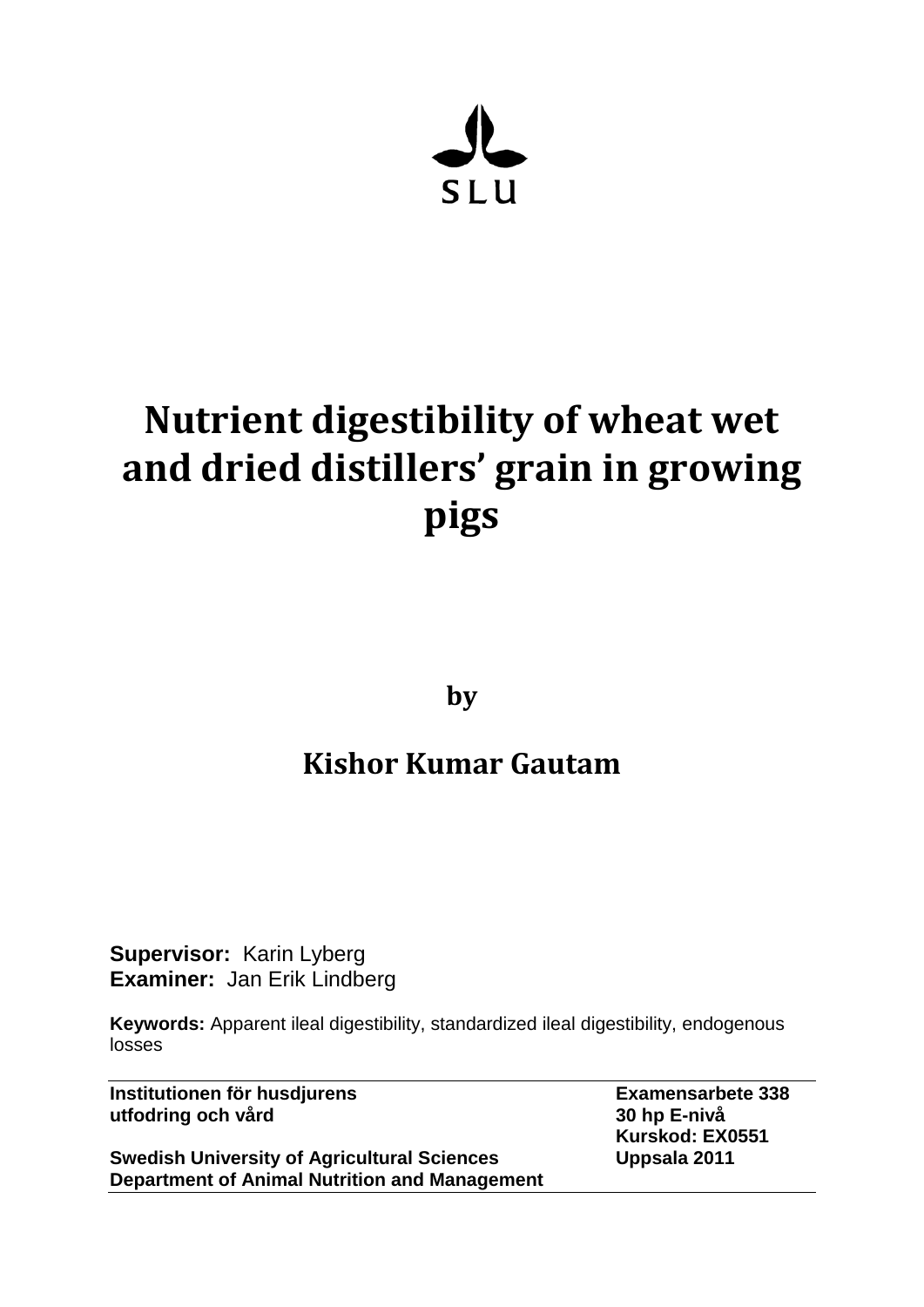## <span id="page-2-0"></span>**Abstract**

The research was conducted to evaluate ileal and total tract digestibility of crude protein (CP), organic matter (OM) and energy in growing pigs supplied with dietary inclusion of commercially available wheat wet distillers grain with solubles (WWDGS) and wheat dried distillers' grain with solubles (WDDGS). Seven castrated male pigs with post valve t-caecum (PVTC) cannulas with an average initial body weight of 79 kg were fed two experimental diets (W and D) in a change-over design. Diet W was composed of 50% WWDGS and 50% basal diet, and diet D was composed of 50% WDDGS and 50% basal diet. The basal diet was composed of corn starch, sugar, premix and titanium dioxide. A casein-based diet was fed prior to and after the study to estimate the basal endogenous nitrogen and amino acid (AA) losses. Apparent ileal digestibility (AID) for CP in diet W was higher  $(p<0.05)$  than for diet D, whereas the AID for energy and OM remained similar  $(p>0.05)$  between the diets. Apparent total tract digestibility (ATTD) was recorded higher (p<0.0001) for CP in diet W than in diet D. In addition, higher ATTD was recorded for OM in diet W with no significant difference (p>0.05) in energy digestibility. Endogenous losses for each pig was evaluated separately and used for calculation of standardized ileal digestibility (SID) of CP and AA. The average endogenous losses of CP were from the pre- and post period was  $8.53\pm0.95$  g/kg DM of digesta. The SID value for CP, methionine and lysine in diet W was higher  $(p<0.05)$  than for diet D. There was significant increased variation in lysine digestibility in WWDGS than in WDDGS. Differences between the production plants and in chemical composition between grain sources were the main reasons for different nutritional values between the distillers grain products. Despite excellent nutritional properties, the low dry matter content, decreased P digestibility and high transportation cost, limits the use of WWDGS to a local area within reasonable distance from the factory.

*Keywords: Apparent ileal digestibility, standardized ileal digestibility, endogenous losses*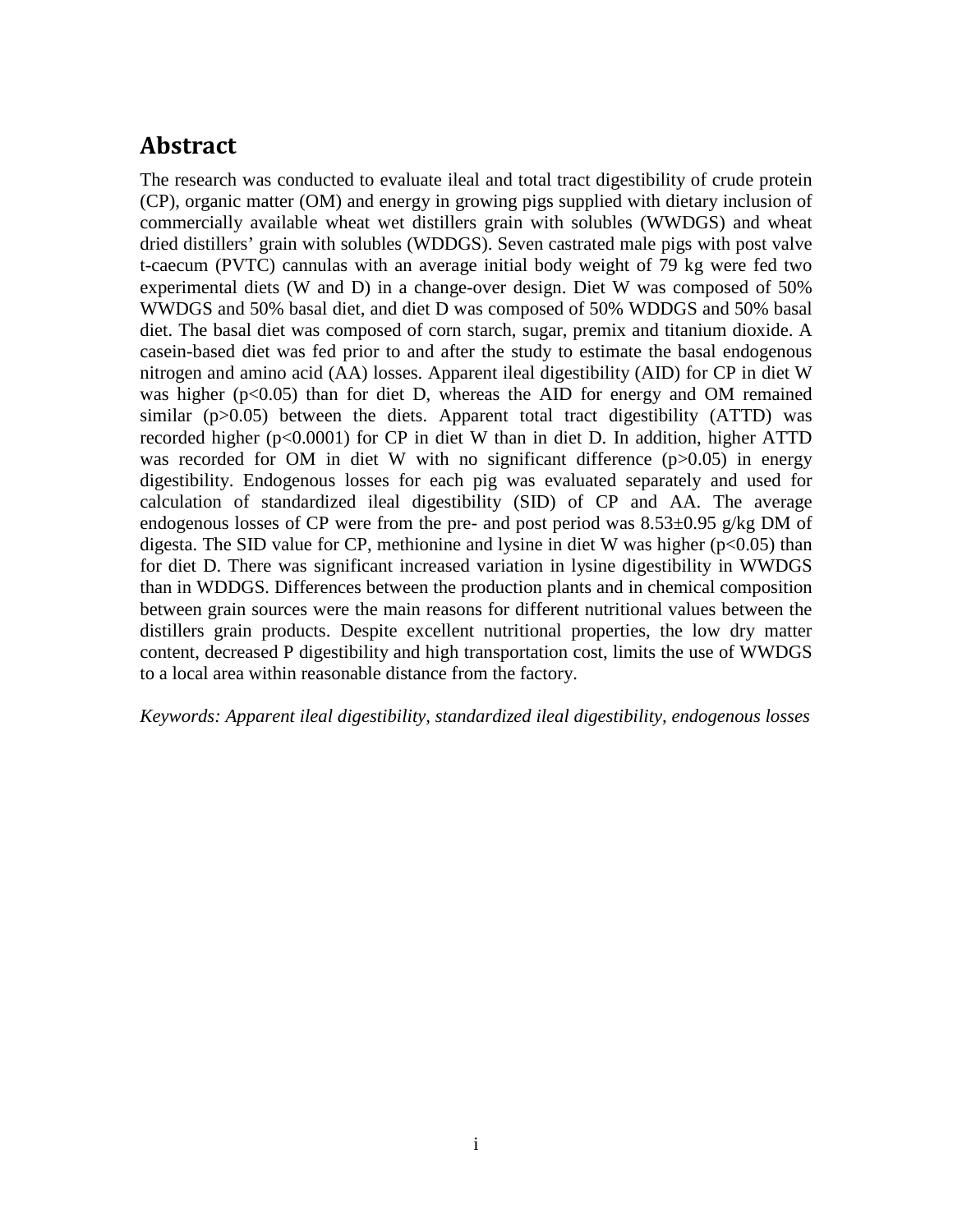# **Table of contents**

| 1. |  |
|----|--|
| 2. |  |
|    |  |
|    |  |
|    |  |
|    |  |
|    |  |
|    |  |
|    |  |
|    |  |
| 3. |  |
|    |  |
|    |  |
|    |  |
|    |  |
|    |  |
| 4. |  |
| 5. |  |
| 6. |  |
| 7. |  |
| 8. |  |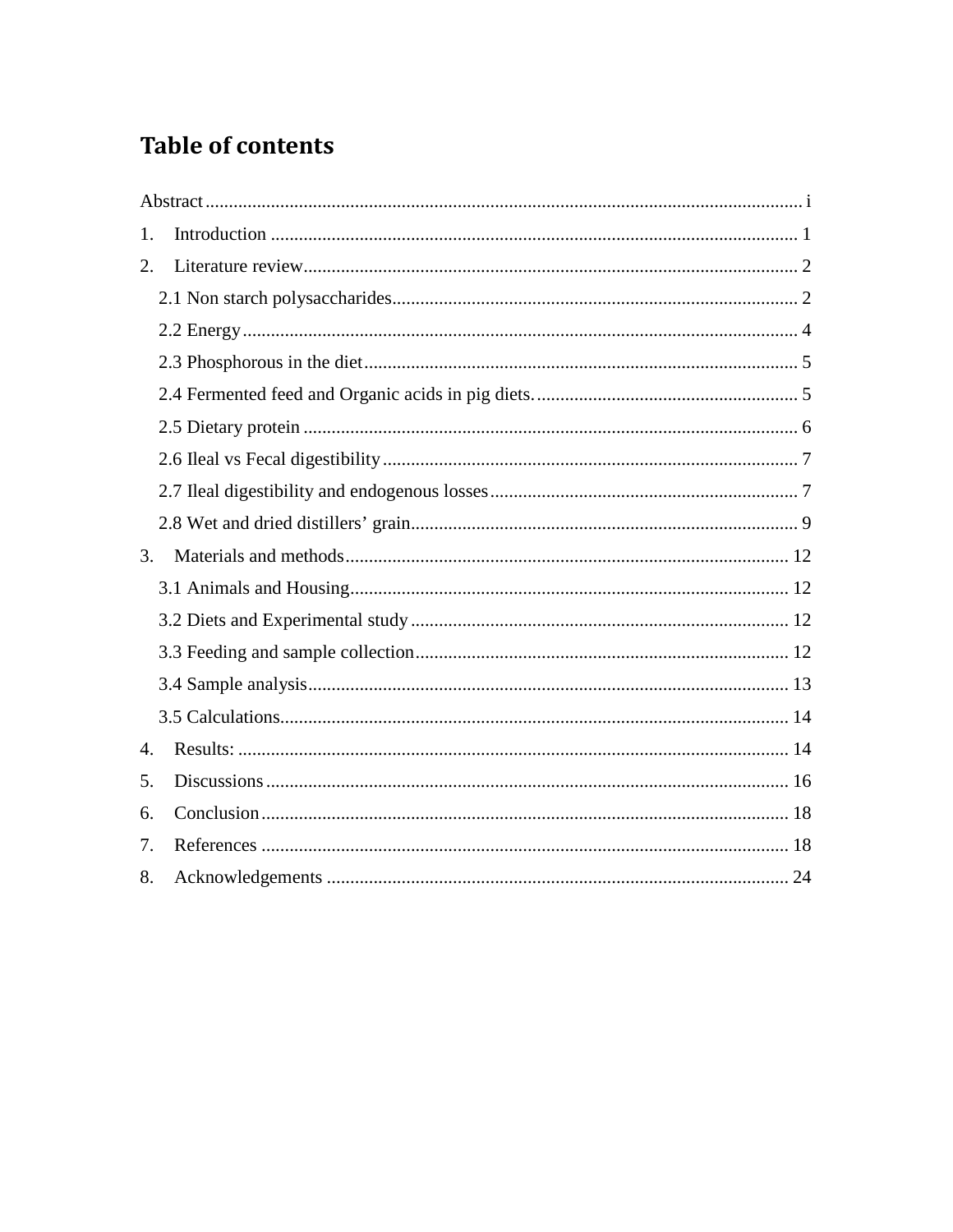## <span id="page-4-0"></span>**1. Introduction**

In the modern age, there is an increased emphasis in the production of alternative feed sources for livestock. Feed alternatives such as distillers' grain, has been proved as a major feed alternative for livestock including cattle, pig and poultry. Distillers' grain is a co-product produced during fuel ethanol production or by beverage industries (Pahm *et al.,* 2008). Different experiments have been conducted to evaluate nutrient efficiency of this co-product in different species (Cromwell, 1993; Pahm *et al.,* 2008; Knabe *et al.,* 1989; Ham et al., 1994; Batal and Dale, 2006). The co-product is a valuable asset with high nutritional value in animal nutrition. It has been extensively used in swine feeding for more than five decades, but with an increase in production of ethanol industries during the last two decades, the feeding ratio has dramatically increased (Stein, 2008). In the process, starch in the grain is completely fermented to ethanol and the co-product used in feed is rich in protein, fat, dietary fiber and minerals (Pedersen and Lindberg, 2010). Distillers' grain has been indicated as a valuable source of energy, protein, water soluble vitamins and minerals for livestock (Cromwell *et al.,* 1993).

The co-product, varies in composition with respect to the cereal seed sources used in the fermentation (Babcock et al., 2008). The co-product is used as wet distillers' grain (WDG) or in the dried form in animal feed (Pedersen *et al.*, 2003). When the co-product of the whole stillage is dried without adding solubles the product is called dried distillers' grain (DDG) (Pahm *et al.,* 2008). While stored, WDG harbors many fermentative microorganisms including lactic acid bacteria and yeasts. Positive effects including decreased feed pH, improved growth performance and decrease coliform count in the gastrointestinal tract are recorded (Scholten, *et al.,* 1999). Nutritional variability occurs among different production plants and factors like selection of grains, duration and temperature of drying and fermentation process also affects the composition (Spiehs *et. al.,* 2002, Stein *et. al.*, 2006).

Cereal grains are the major concentrate in pig nutrition, which contains 60-70% starch and is easily digestible to glucose for absorption. After fermentation of the grains, the coproduct contains little easy available carbohydrates and relatively high concentration of non-starch polysaccharides. The content of neutral detergent fiber, acid detergent fiber and total dietary fiber, increases three fold compared with the original cereals. Digestibility of dietary fiber is limited in small intestine, thus contributing lower energy digestibility in the co-product (Stein, 2008). In the study by Pedersen *et al.* (2007), dried distillers' grain with solubles (DDGS) replaced corn in the diet with energy concentration in the diet slightly lower or not affected, either fed with DDGS or corn, but there was considerable increase in phosphorous (P) digestibility for DDGS. This also reduces need for supplemental inorganic phosphate in the diet. In addition, improved daily weight gain and efficient feed conversion ratio with good health, has also been shown when fed with DDGS (Brooks *et al.,* 2003). Diet can be replaced with 50% DDGS for gestating sows and 25% to lactating sows, without affecting sows and litter performance, it may even increase litter size and reproductive efficiency. Furthermore, there was satisfactory growth performance when adding 30% DDGS in the diets fed to nursery pigs or growing finishing pigs (Stein and Shurson, 2009).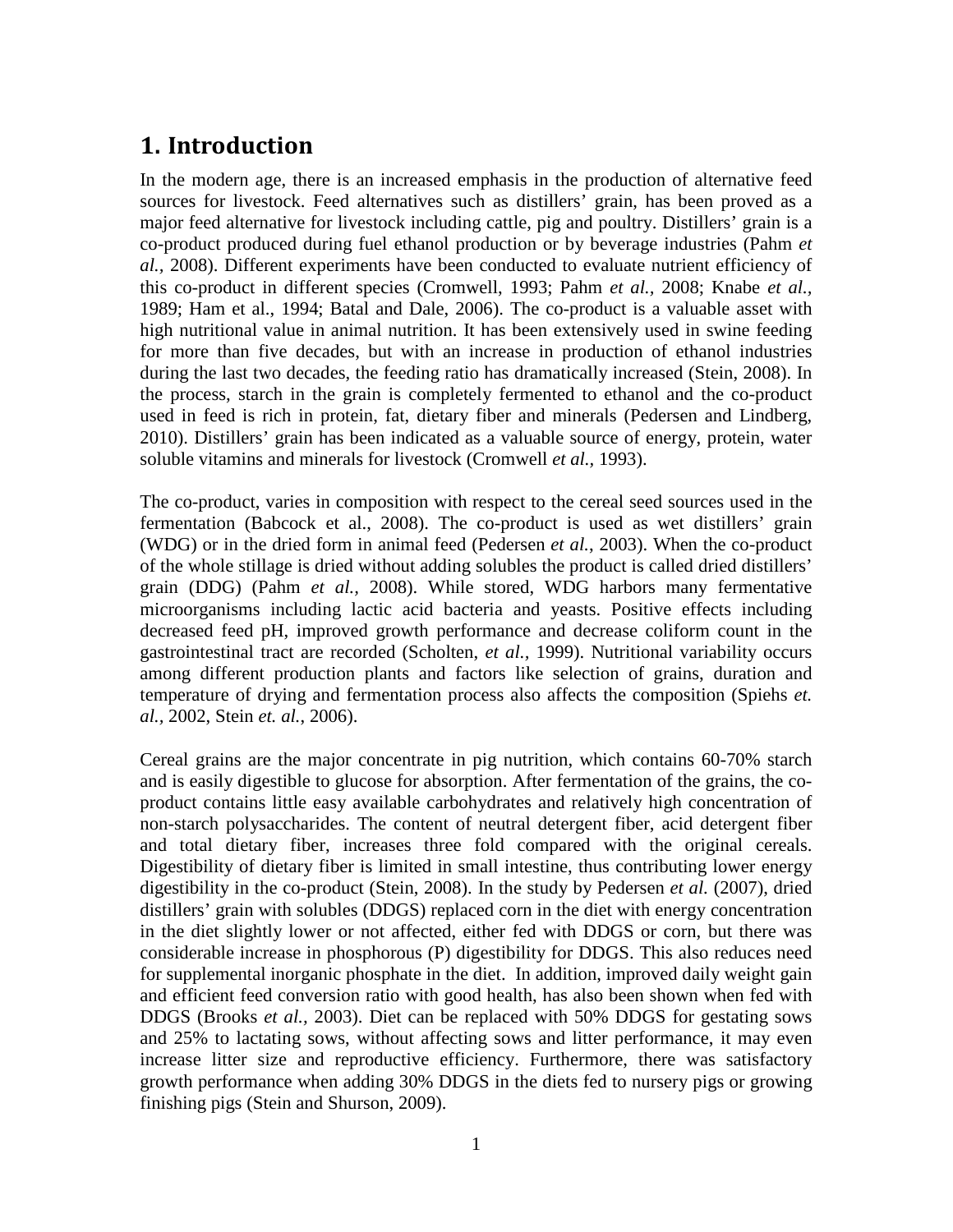Feeding pigs with fermented liquid feed improves their gastrointestinal health (e.g., decreased gastric pH, greater gastric lactic acid concentration, decreased number of coliform bacteria; Scholten, *et al.,* 1999) and decreased incidence of clinical diseases compared to feeding dry feed or non-fermented liquid feed (Mikkelsen and Jensen, 1998). WDG contains high amount of microorganism that may influence proliferation of beneficial microbial mass due to microbial activity in the feed (Scholten *et al.,* 1999, Olstorpe *et al.,* 2007).

Swine diets are formulated on the basis of amino acid (AA) requirement rather than crude protein (CP). Lysine, threonine and other sulphur containing AA are limiting in DDG while formulating swine diets (Liang *et al*., 2002). Nutrient and AA availability are influenced by digestive disturbances, digestive enzymes inhibitors and heat damage. Lysine is destroyed in heat treatment (Fastinger and Mahan, 2006, Pahm *et al.,* 2008, Cromwell *et. al*., 1993).

Despite drying causes reaction between carbohydrate and protein, which reduces energy digestibility in DDG (Stein, 2008), many of the researchers are focused in feeding WDG and DDG to livestock. A rationale behind this is higher economic benefits due to lower feed costs with high nutritional benefits (Pedersen et al., 2007). WDG is most often utilized locally because of low dry matter content and high transportation cost (Pedersen *et al.,* 2003).

The objective of the experiment was to determine the nutrient value of two different commercially sold distiller's grain in pigs.

### <span id="page-5-0"></span>**2. Literature review**

#### <span id="page-5-1"></span>*2.1 Non- starch polysaccharides*

Carbohydrates are classified into sugars, oligosaccharides and polysaccharides. Sugars include monosaccharide such as glucose and fructose, and disaccharides such as sucrose and lactose. Oligosaccharides are three to nine monosaccharide linked with covalent bonds. Polysaccharides consist of 10 or more linked monosaccharide, which can further be classified into starch and non-starch polysaccharides (NSP). Starch is a homo-polymer of glucose, used in energy storage in plant, whereas NSP is composed of structural cell components which consist of cellulose, hemicelluloses and pectic substances (McDonald et al., 2009). Fructans are reserve carbohydrate present in roots, stems, leaves and seeds of plants mainly in the compositae and gramineae families. They are low molecular weight soluble fiber. Pectic substances are polysaccharides soluble in hot water. Galactans are also cell wall constituents made up of polymers of galactose and mannose. Cellulose is a single glucose polymer that forms the cell wall structures in plants (McDonald *et al*., 2009).

Carbohydrates are the major energy source for swine, and make up more than 80% of the dry matter in cereals. The major part of digestion and absorption of food particles takes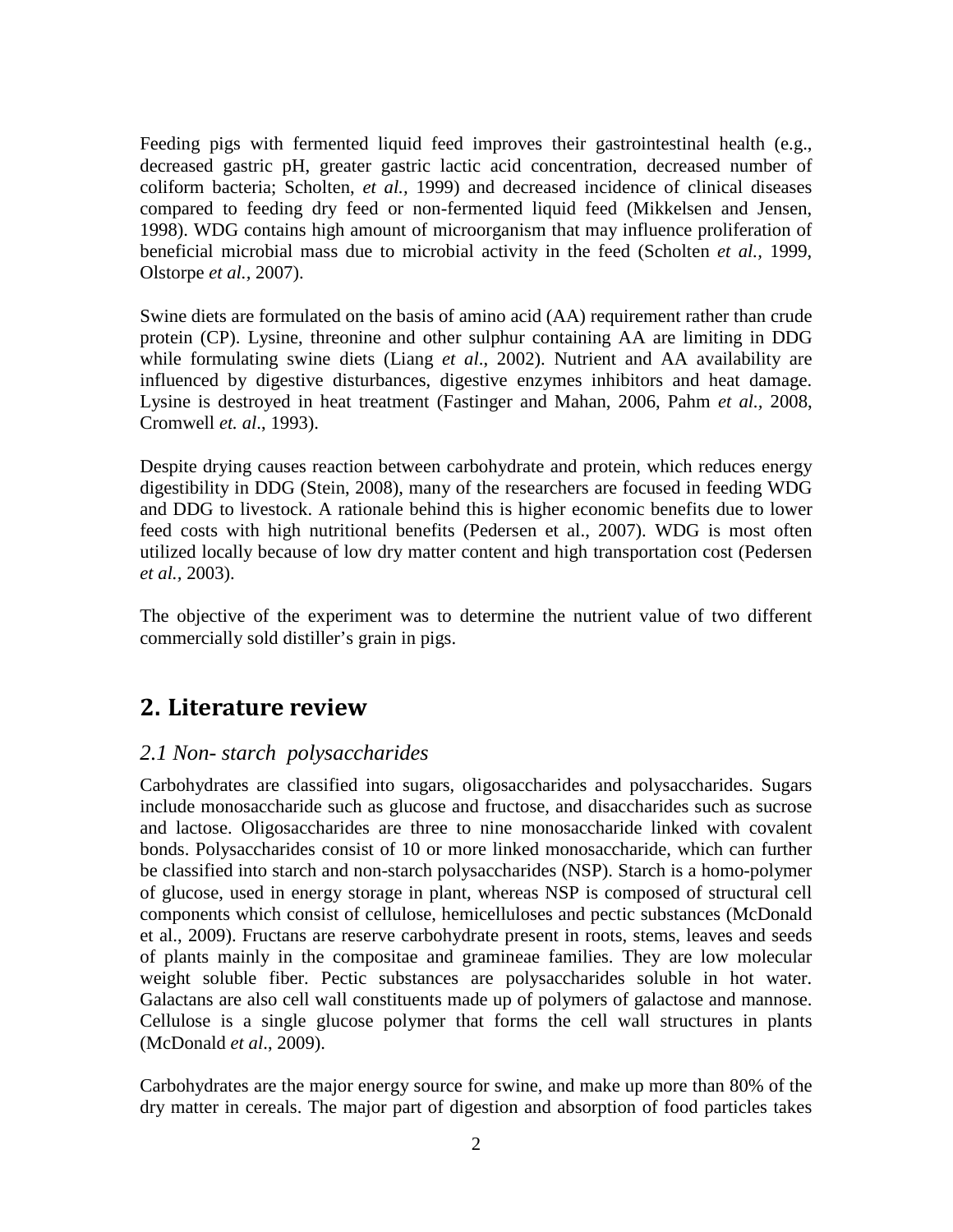place in small intestine. Duodenum is the main site for secretions, whereas the jejunal area is the major site for absorption of nutrients (McDonald *et al.,* 2009). In case of insoluble NSP, digestion mainly occurs in the large intestine with formation of volatile fatty acid (VFA) and lactate, which is less efficiently utilized in the body (Kyriazakis and Whittemore, 2006).

NSP includes pectin, cellulose, hemicelluloses, β-glucans, fructans and inulin (Table 1). Starch is hydrolyzed by mammalian enzymes but NSP are not hydrolyzed, they are rather fermented in the hindgut by the microflora. The end products are VFA and lactate. NSP is mostly dependent on its residual sugars and the linkage between them. Cellulose and β -glucans are formed with linear 1-4 β-linked glucose polymers. Hemi-cellulose contains xylan, galactan or mannan with side chains of arabinose and galactose. Pectin contains chains of galacturonic acid with side chains of glucose, galactose and rhamnose (Lewis and Southern, 2001).

| <b>NSP</b>         | Constituents monomers                           | Common sources in pig diets          |
|--------------------|-------------------------------------------------|--------------------------------------|
| Cellulose          | Glucose                                         | Cereals, legumes & forages           |
| Hemicellulose      | Glucose, rhamnose, xylose, galactose, arabinose | Cereals, legume hulls                |
| $\beta$ -glucans   | Glucose                                         | Barley, oats, rye                    |
| Pectins            | Uronic acids                                    | Fruits, chicory $\&$ sugar beet pulp |
| Fructans & inulins | Fructose, glucose                               | yam, rye, chicory                    |

Table 1: Common non starch polysaccharides (NSP) in Pig (Lewis and Southern, 2001).

Due to lack of endogenous enzymes in pigs, digestibility of these carbohydrates is restricted to microbial degradation in the large intestine. A major part of NSP digestibility occurs in large intestine in pigs. Digestibility of NSP is affected by different factors including animal species, solubility, chemical structure and their amount in the diet (Choct and Kocher, 2010). NSP solubility also affects digestibility, digestibility of insoluble NSP (Cellulose) is rather limited to 34-60%, whereas for soluble NSP (βglucans) it can be almost complete. Increase in digesta viscosity is caused by β-glucans, which can be reduced by in-feed enzymes. More than 75% of β-glucans are digested as soon as it reaches small intestine, but insoluble NSP like cellulose, arabinoxylans and uronic acids are left undigested in the ileum. Digestibility also differs between processing; cellulose digestibility in whole wheat flour was 60%, whereas cellulose from wheat flour with pericarp and testa was 24%. Addition of fiber digesting enzymes like cellulases in feed to young pigs break down carbohydrates and improves digestibility. Commercially mixture of amylases, β-glucanases, pentosanases, general cellulases, lipases and proteases are available for dry feed incorporation in pig diet. This incorporation will improve digestibility of starch and NSP. The fermented products (VFA) after breakdown of insoluble NSP in the large intestine provides with 10-24% of the total energy for maintenance and some (1-4%) of the energy comes from the organic acid flow in ileum, depending upon the nature and quantity of carbohydrates in the pig diet (Bach Knudsen and Hansen, 2009).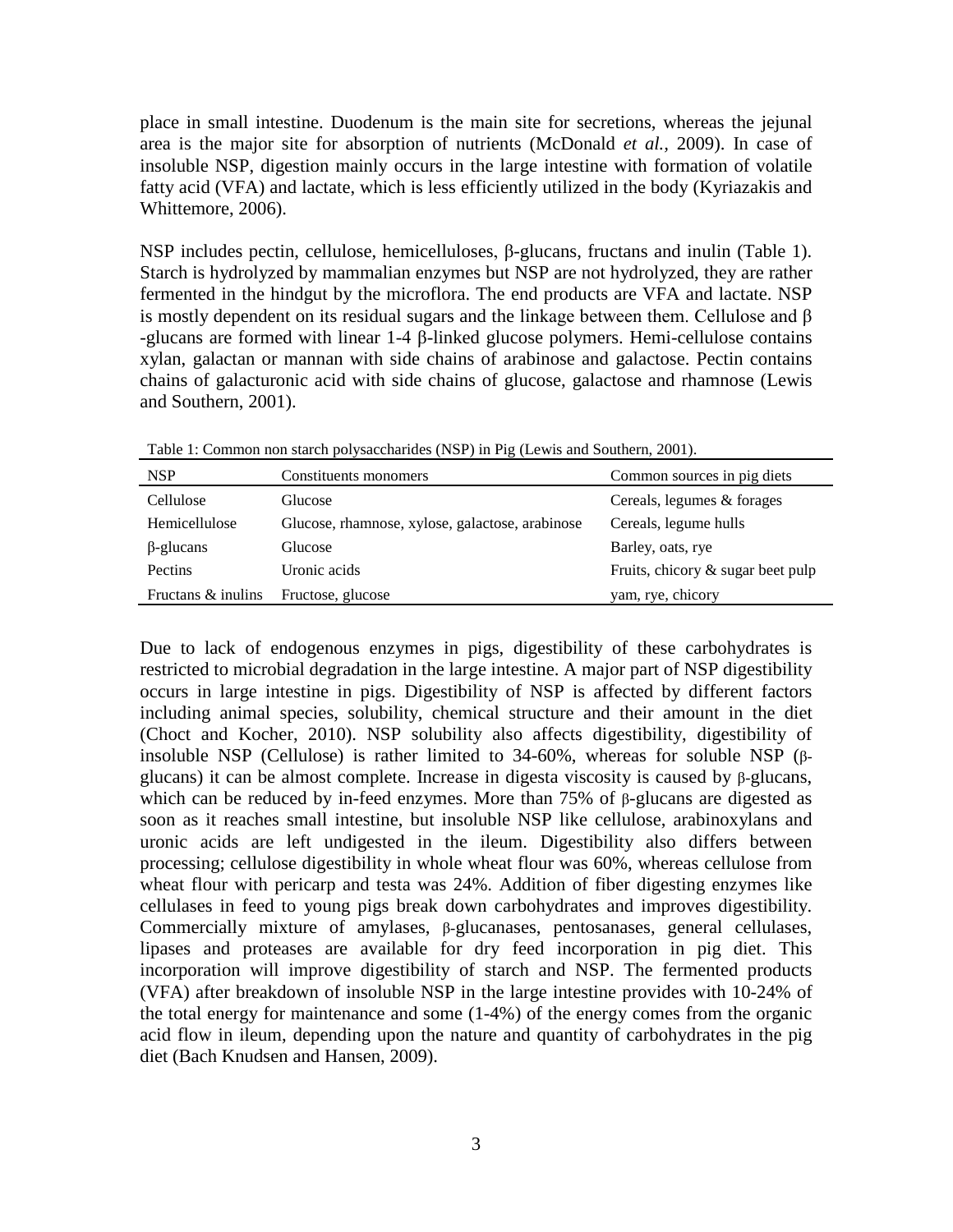Swine dysentery is mainly caused by *Treponaema spirochaete* and *Brachyspira hyodysentriae* in the large intestine. Disease transmission generally occurs through ingestion of infected fecal materials (Kyriazakis and Whittemore, 2006). Dietary changes influence the bacterial environment in gastro-intestinal tract. Structure and different forms of carbohydrates alters the substrate available in fermentation of gut microflora in the tract. Durmic *et al.* (1998) have shown that high concentration of NSP in pig diets are a likely cause of swine dysentery due to high fermentation in the large intestine, as confirmed by shedding of fecal *B. hyodysentria*. In contrast, in diets with low NSP content, low fermentation in caecum and colon occurs, which prevented microbial colonization of *B. hyodysentriae* due to reduction in substrate for growth of the bacteria or due to inhibition by the gut microflora. However, in the study by Lindecrona *et al*. (2003), feeding pigs with low NSP did not prevent swine dysentery; neither did an increase in NSP result in higher incidence of swine dysentery. Feeding fermented liquid feed with high NSP resulted in lower incidence of swine dysentery as compared with the other diets. The etiology behind these effects in the large intestine is yet to be found out (Pluske *et al.,* 1996).

#### <span id="page-7-0"></span>*2.2 Energy*

Feed energy is used for maintenance of normal metabolic activity like muscle movement, respiration, digestion, blood circulation, recycling of existing body tissues, milk synthesis, thermoregulation, fatty tissue growth and reproductive function. Energy content of the feed is not completely utilized or available for metabolism, since some is not digested and left in the feces or some escapes in the form of gas. Gross energy (GE) in the feed can be calculated through measurement of heat of combustion. Digestible energy (DE) is remained after deducting undigested energy in the feces. Metabolizable energy (ME) is energy after removing energy from feces urine and gases. Net energy is energy retained in the body along with energy needed for basal metabolism. Net energy (NE) is value remained after deducting ME and energy lost as heat excluding heat associated with basal metabolism (Fig1) (Kyriazakis and Whittemore, 2006).

Energy is the product after oxidation of carbohydrates, protein and lipids in the feed. Estimated GE values are 17.5 MJ /kg in carbohydrates, 39.3 MJ /kg for lipid and oil and 23.6 MJ/kg for protein, respectively (Kyriazakis and Whittemore, 2006). Energy density of DDGS is estimated from around 12.6 MJ ME/kg DM (NRC, 1998) up to nearly 15.9 MJ ME/kg DM (Feedstuffs reference issue 1999; Distillers feed handbook, 2000) in USA. However based on chemical composition and different production plants ME differs between various DDGS (Spiehs *et al.,* 2002).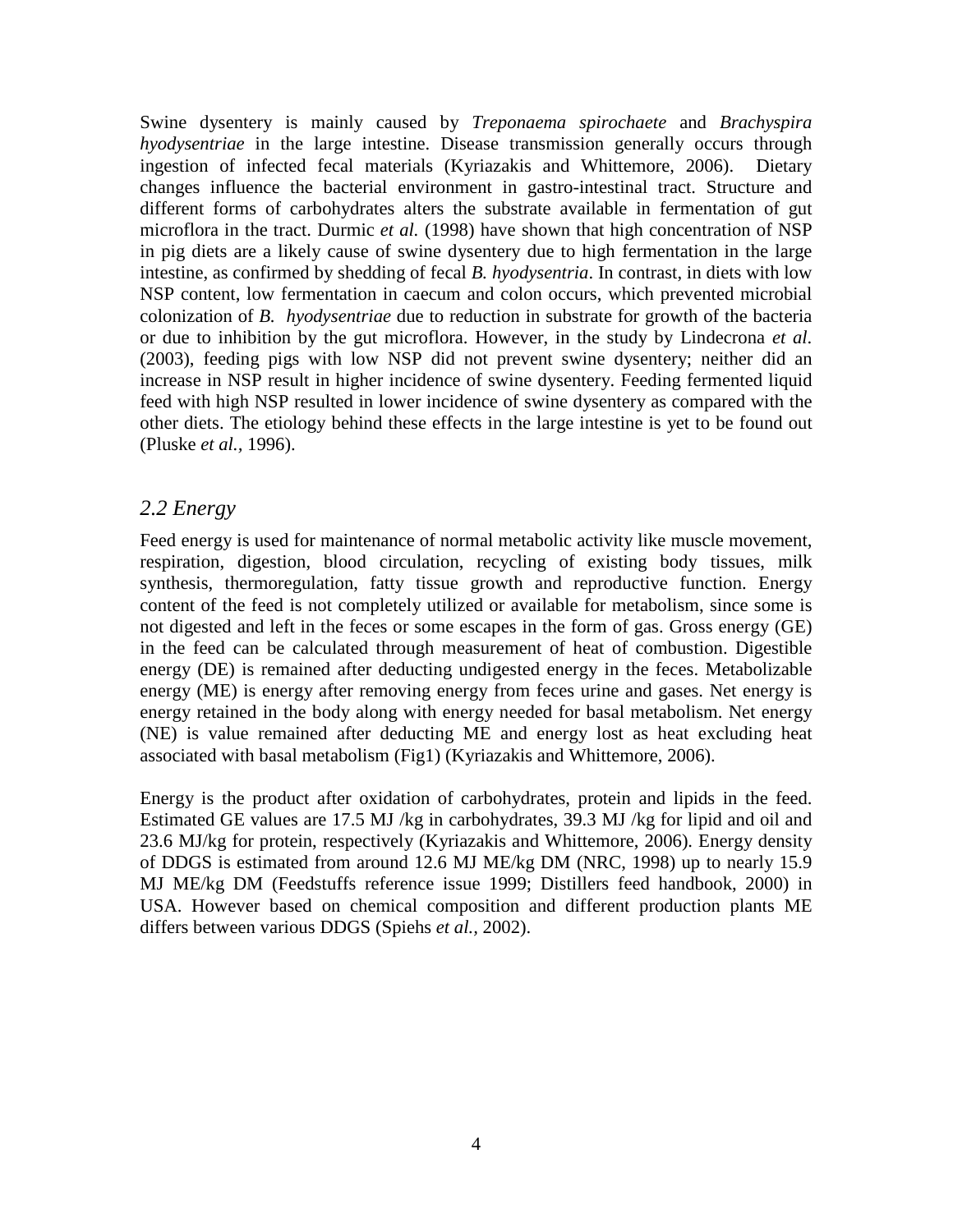

Fig 1: Flow chart of energy used in the pig body

#### <span id="page-8-0"></span>*2.3 Phosphorous in the diet*

Soaking of a non-heat treated wheat based feed prior to feeding significantly reduced the level of P bound to inositol penta- and hexaphosphate  $(\text{IP}_5-\text{IP}_6)$  in the feed (Lyberg, 2006). Phytase enzyme in the feed will release more indigestible plant phosphorus and result in more available phosphorus (Kyriazakis and Whittemore, 2006). Retention of phosphorus is affected by P level in the diet and soaking tends to increase retention of phosphorus. Fermented or phytase treated feed has increased P digestibility compared to untreated or soaked feed. Fermentation also cause increased apparent ileal digestibility (AID) of P but there was no significant difference in apparent total tract digestibility (ATTD) in either soaked, fermented or phytase treated feed (Lyberg, 2006). In the experiment by Pedersen et al. (2007), P content in DDGS was 3 times higher than for corn. Only 14% of the total P in corn was digestible for swine. For DDGS, the apparent total tract P availability was increased to approximately 59% after fermentation.

#### <span id="page-8-1"></span>*2.4 Fermented feed and organic acids in pig diets*

Liquid feeding is of great interest in pig nutrition. Non fermented liquid feed is a mixture of liquid and feed prior to feeding, whereas fermented liquid feeding is mixture of liquid and feed at certain temperature and time before feeding. A fermentation process starts with storing the mixture of feed and water with the initial phase having less of lactic acid and yeast, and high pH and higher enterobacterial counts, the process continues to a second stage with low pH and higher population of lactic acid bacteria, high yeast and low enterobacterial counts (Jensen and Mikkelsen, 1998). Fermented feed has high content of lactic acid and VFA, and low pH and contains large population of lactobacilli. Lactic acid bacteria are effective for reducing enterobacteriaceae and salmonella (Canibe and Jensen, 2003). It has also been reported that fermented feed with high protein content, has negative impact in gastrointestinal tract with production of harmful biogenic amines in the intestinal mucosa (Visek, 1978). In addition, significant loss of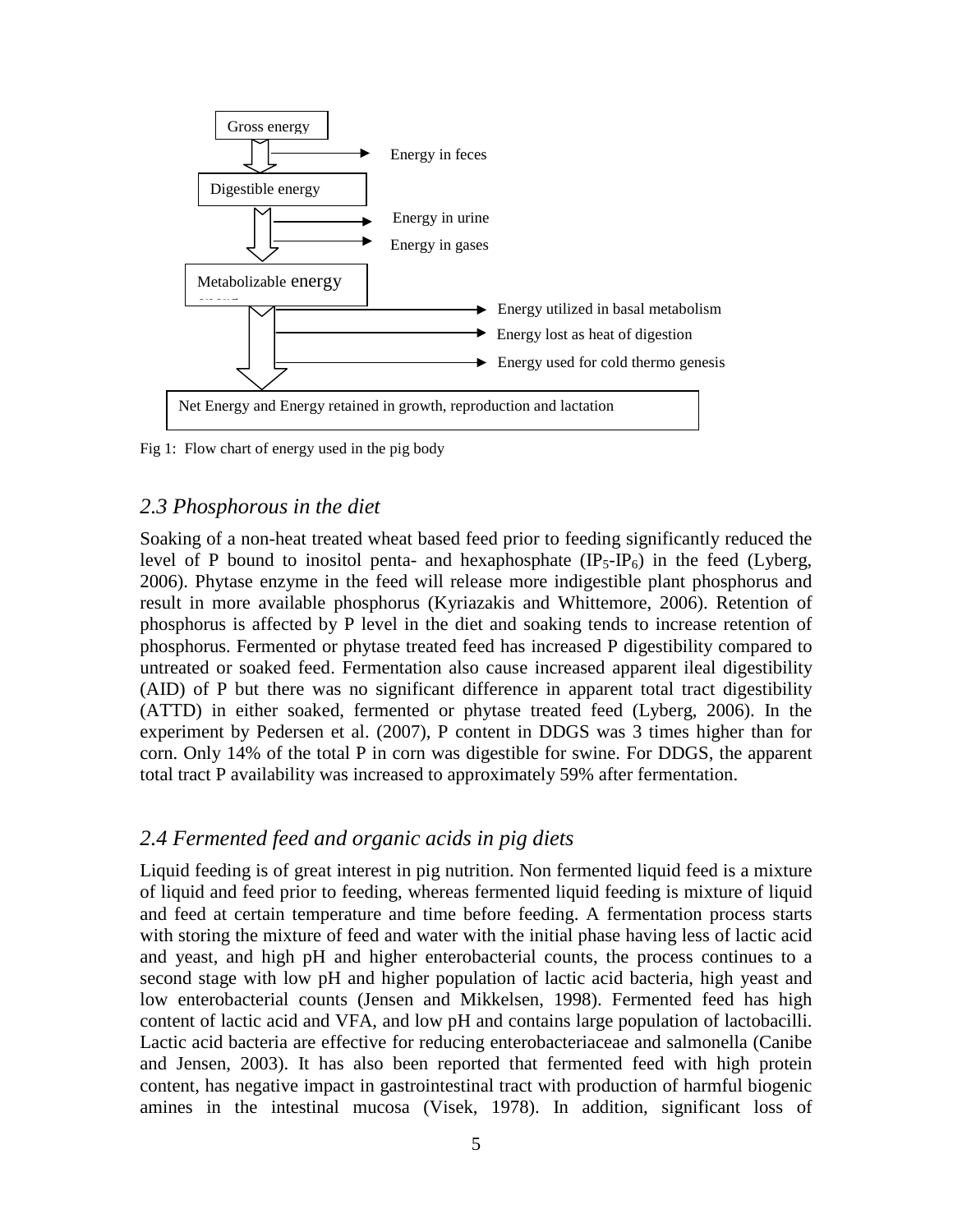supplemented AA (lysine in particular) has been recorded due to decarboxylation of AA during the fermentation process (Pedersen *et al*., 2002).

Organic acids are found in fermented feeds used for animal consumption. These include acetic, propionic, butyric and lactic acids. Organic acids in young piglets have beneficial effects in gut pH maintenance with the reduced incidence of post weaning diarrhea (Kyriazakis and Whittemore, 2006). At pH level above 6 in the gut, efficiency of enzyme action and degradation is lowered and increased susceptibility of pathogenic bacteria arises in gut. Therefore pig gut pH should be maintained at optimum level. There is marked reduction in gastric pH and coliforms counts in stomach when feeding fermented diets to weaned piglets (Jensen and Mikkelsen, 1998). Low gastric pH acts as bacteriostatic property that inhibits growth of undesirable bacteria such as salmonella, coliforms.

#### <span id="page-9-0"></span>*2.5 Dietary protein*

AA supplementation of feed depends upon AA content in diet, AA digestibility and AA availability. Protein digestibility efficiency increases AA balance in the body with lower level of fecal nitrogen and low urea excretion.

Digestion of dietary protein starts in stomach by the action of gastric proteases and hydrochloric acid. Proteolytic enzyme pepsin in the gastric secretion starts the catabolism of larger protein to peptides. In the lumen of small intestine, pancreatic protease helps in the breakdown of large molecules protein to amino acids and oligopeptides. Pancreatic proteases are in the form of pro-enzyme, it comprises groups of endopeptidases which contain trypsinogen, chymotrypsinogen and proealstase and groups of exopeptidases which contains pro-carboxypeptidases A and B. In the duodenum activated form of trypsinogen (trypsin) is released from the membrane by enterokinase and enzyme liberated from duodenal mucosa. Thus trypsin further activates trypsinogen and other pancreatic proenzymes and digestion of protein by the pancreatic enzymes liberates AA and oligopeptides (McDonald *et al*., 2002). Finally brush border peptidase hydrolyzes oligopeptides having more than 3 AA in the extracellular region and both brush border and cytoplasmic peptidases hydrolyzes tri and di-peptides. These breakdown products are absorbed intact and transported through active transportation (Lewis and Southern, 2001).

Nearly 30-50% of the feed energy consumed is used for anabolism of lean tissue in growing pig. AA is required for protein building in body and replaces the lost protein during protein tissue turnover. Out of 20 essential AA, lysine, methionine, threonine, tryptophan, histidine, isoleucine, leucine, phenylalanine and valine are dietary essential AA. These AA are not synthesized in the pig's body. Cysteine and tyrosine are considered as semi-essential AA, because they are synthesized from methionine and phenylalanine, respectively. Lysine is the first limiting AA in a cereal based diets. In new born piglets, the digestive capacity is not well developed for endogenous synthesis of some AA, so dietary supplementation of glutamine and arginine must be given to meet up AA requirement. Dietary AA are also used as source of energy, after deamination, this supports to synthesize body lipids and fatty tissue accumulation. CP (CP = N x 6.25, assuming that protein contains 16% N) requirement in pig ration comes from cereals like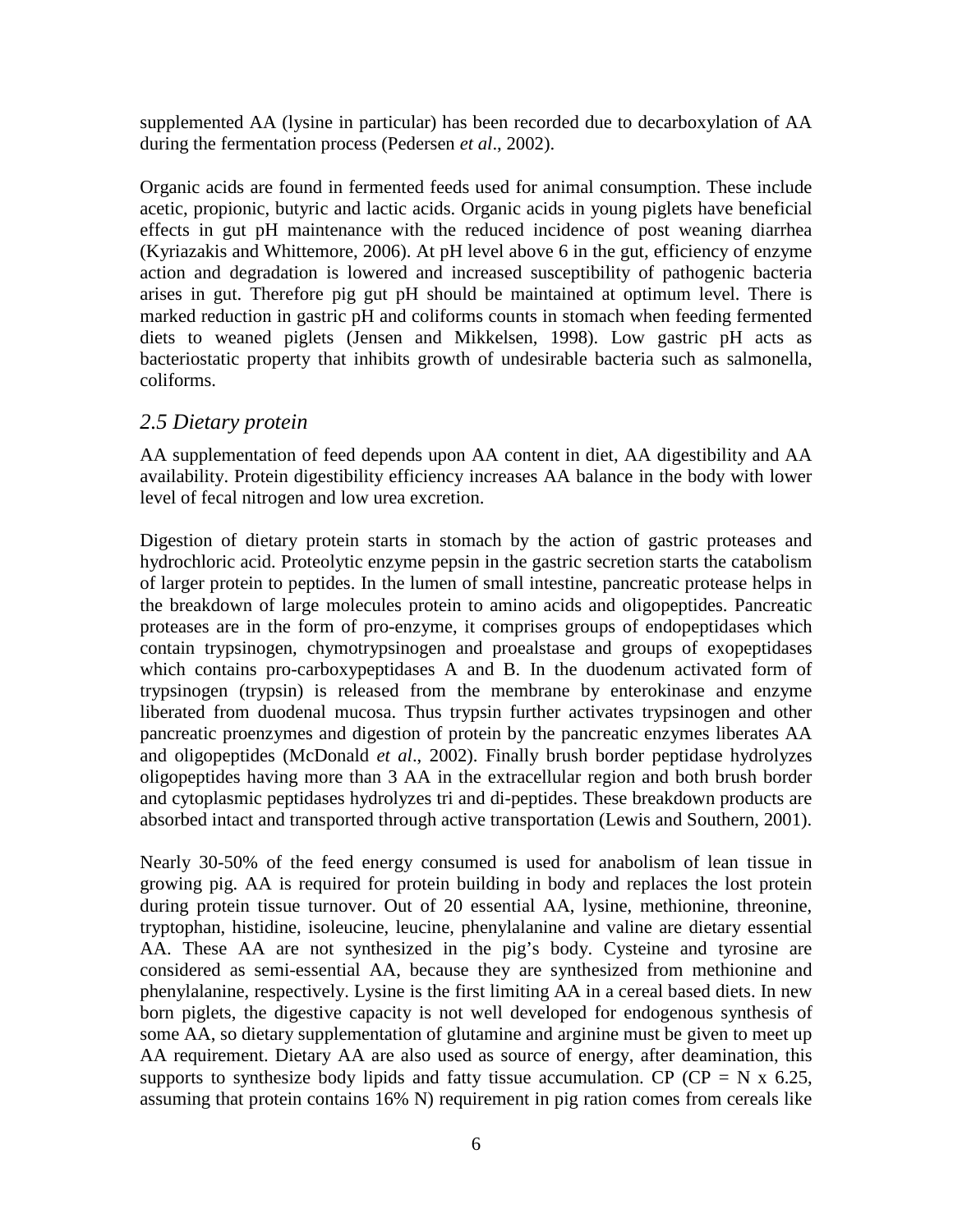wheat, barley, corn sorghum or grain by-products, which are low in protein, more protein seed should be supplemented to meet requirement. Distillers' grains are concentrated protein supplement with high CP content (30-40% in DM).

#### <span id="page-10-0"></span>*2.6 Ileal vs. fecal digestibility*

Determination of AA digestibility is often based on ileal digestibility rather than fecal digestibility (Fan *et al*., 1994) as this is considered to be more accurate and relevant for estimation of digestibility. By using this approach the modifying effect of the micro flora in the large intestine can be avoided (Knabe et al., 1989). Ileal digestibility coefficients can be determined by direct, difference and regression techniques. These methods are also used for the digestibility evaluation of other nutrients and dietary components.

- a) Direct method: This is the most common method used to determine digestibility. This method is used in assay diets which can be formulated with a sole source of dietary AA. The direct method is not used with cereal grains, like wheat, corn, barley, rye, triticale and oats, because of the perplexing effects of endogenous losses. Low protein diets show low AID values (Fan and Sauer, 1995), due to large ileal endogenous losses (Fan *et al.,* 1995).
- b) Difference method: This method should be used for low protein diets  $(< 18\% \text{ CP} )$ as discussed by Fan and Sauer (1995), and is applicable for cereal grains. This method requires use of at least two diets (semi-purified basal diet) having one protein source in each diet. Feedstuff of interest is mixed in one of the diets at the expense of starch and the other protein source. Both the diets should have similar level of protein. At last AID is calculated by direct method in both diet and AID in the interest feedstuff is calculated by difference.
- c) Regression method: In this method digestibility is determined using a basal diet (barley or wheat) and assay diets with graded levels of the test ingredient. The basal diet is composed to have good palatability to avoid feed refusals. Digestibility in each the test ingredient is estimated through linear relationship between AID in the assay diets. This method is free from associative interaction between ingredients and is applicable for both low protein and high protein diets (Fan *et al.,* 1995).

Furthermore, the direct, difference and regression techniques are suitable for estimation of digestibility in high protein feedstuffs, whereas in case of low protein feedstuffs, regression and difference method are rather preferred, because endogenous losses is relatively higher at low dietary intake (Fan *et. al.*, 1995).

#### <span id="page-10-1"></span>*2.7 Ileal digestibility and endogenous losses*

AID is measure of net disappearance of ingested dietary nutrients in the distal ileum (Stein et al., 2007). AID for AA is estimated by deducing total ileal outflow from the dietary intake of AA (Eq. 1) (Stein *et al.,* 2007). Same equation satisfies for the AID of other nutrients like OM, energy Ca, P and CP in the diet.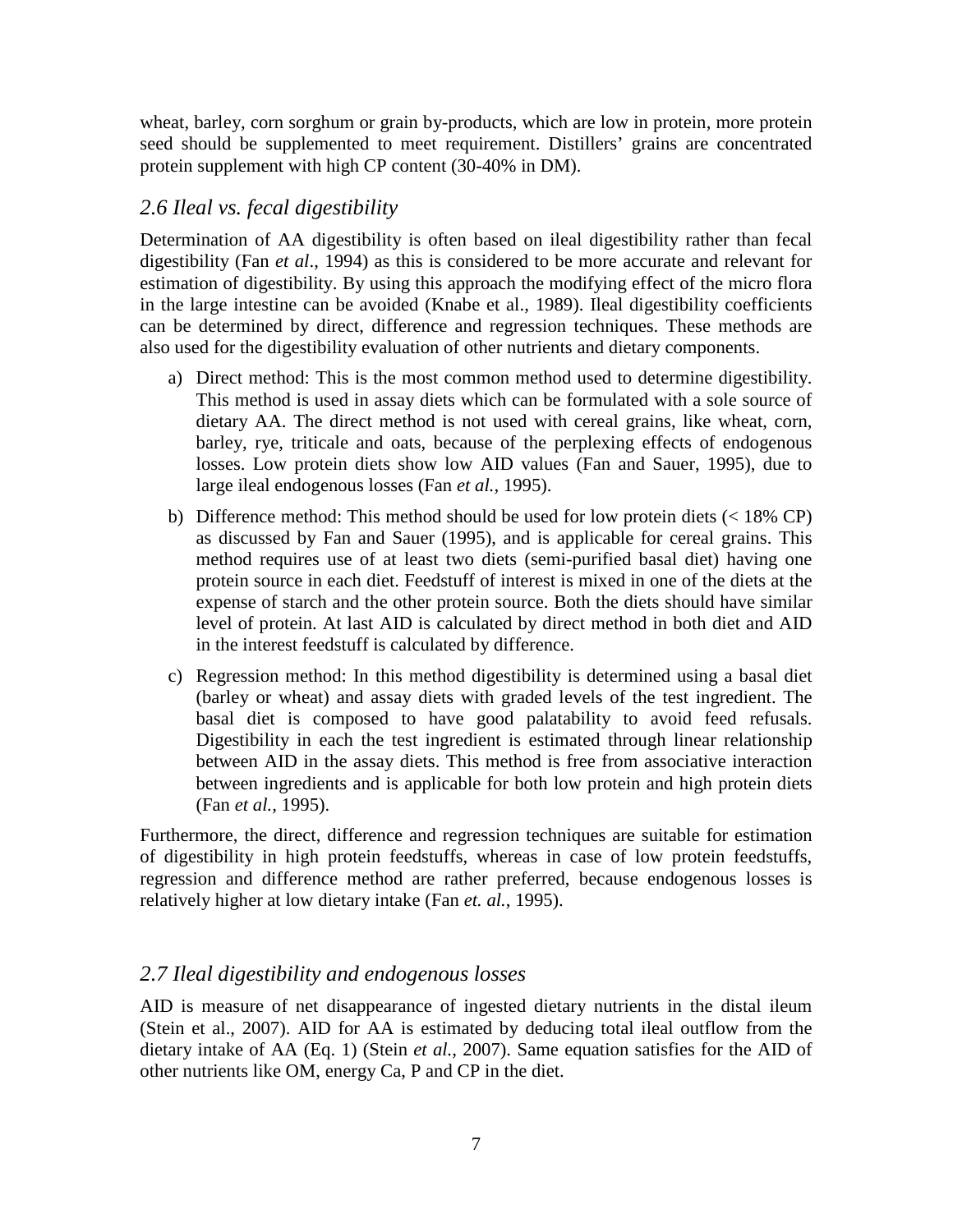AID is dependent mainly on the nutrients contents in the assay diet. There is curvilinear increase in AID with increase in dietary contents, thus the values remains meaningful under standardized conditions with respect to nutrient in the diet (Fan *et. al.*, 1994). Different methods including AID produces some confounding ileal digestibility values because the sample collected in ileal digesta is not solely of dietary origin, it contains microbial protein, sloughed intestinal cells, mucosal protein and digestive enzymes (Moughan and Schuttert, 1992). True ileal digestibility is the proportion of dietary AA that disappears from the digestive tract within distal ileum and they do not include ileal endogenous AA (Eq. 2) (Stein *et al.,* 2007).

TID % =  $\{(AA\}$  intake-(ileal AA outflow-total ileal endogenous AA))/AA intake  $\{X\}$  100 (Eq.2)

TID for feed ingredients is rarely used, due to difficulty in measuring total ileal endogenous losses. Ileal endogenous losses consist of basal and specific losses. Basal endogenous losses are the amount of nutrients being lost from the animal despite of the type of diet fed (Stein *et al.,* 2007). AID is corrected for the endogenous losses and the values obtained after deduction of the basal ileal endogenous losses is termed as SID (Stein et al., 2001). SID (Standardized ileal digestibility) is more precise and accurate measure of digestibility than AID. AID underestimates in feed ingredients with relatively low concentration of nutrient, because digesta collected at the distal ileum contains ileal endogenous losses along with other undigested dietary protein, whereas with a increase in dietary concentration there will be decrease in contribution of ileal endogenous losses, which in turn increases AID. Thus AID is fluctuating with dietary concentration of CP and AA and SID helps to measure ileal digestibility with more precise and greater accuracy (Moter and Stein, 2004). SID is calculated by deducing basal endogenous losses (Eq. 3) (Stein *et al.,* 2007).

 $\text{SID}$ %={(AA intake-(ileal AA outflow-basal ileal endogenous losses))/AA intake}X100 (Eq.3)

There are three different methods to estimate basal ileal recoveries endogenous, feeding nitrogen free diets, providing protein with 100% protein and AA digestibility or the regression method (Stein et al., 2007). CP and AA in casein is 100% digestible and the ileal recoveries of the pig fed with casein diet (as sole source of protein) determines the basal ileal endogenous losses. It increases with increased dietary CP contents thus represents a major methodological tool for SID estimation (Eklund et al., 2008). Specific ileal endogenous losses are losses induced by type and characteristic of the feed ingredients like concentration, type of fiber or anti nutritional factors. However no procedure is available for direct measurement of specific ileal endogenous losses, but the combined specific and basal ileal losses are being estimated by using homo arginine technique and isotope dilution technique. Thus specific endogenous losses are then calculated by deducing basal ileal endogenous losses from the total (Stein *et al.,* 2007).

There are different factors which affect digestibility, they are listed as follows:

Heat damage: Digestibility decreases when the protein in the feed is heated and denatured. In case of overheating, digestibility falls dramatically to 50% or less. Lysine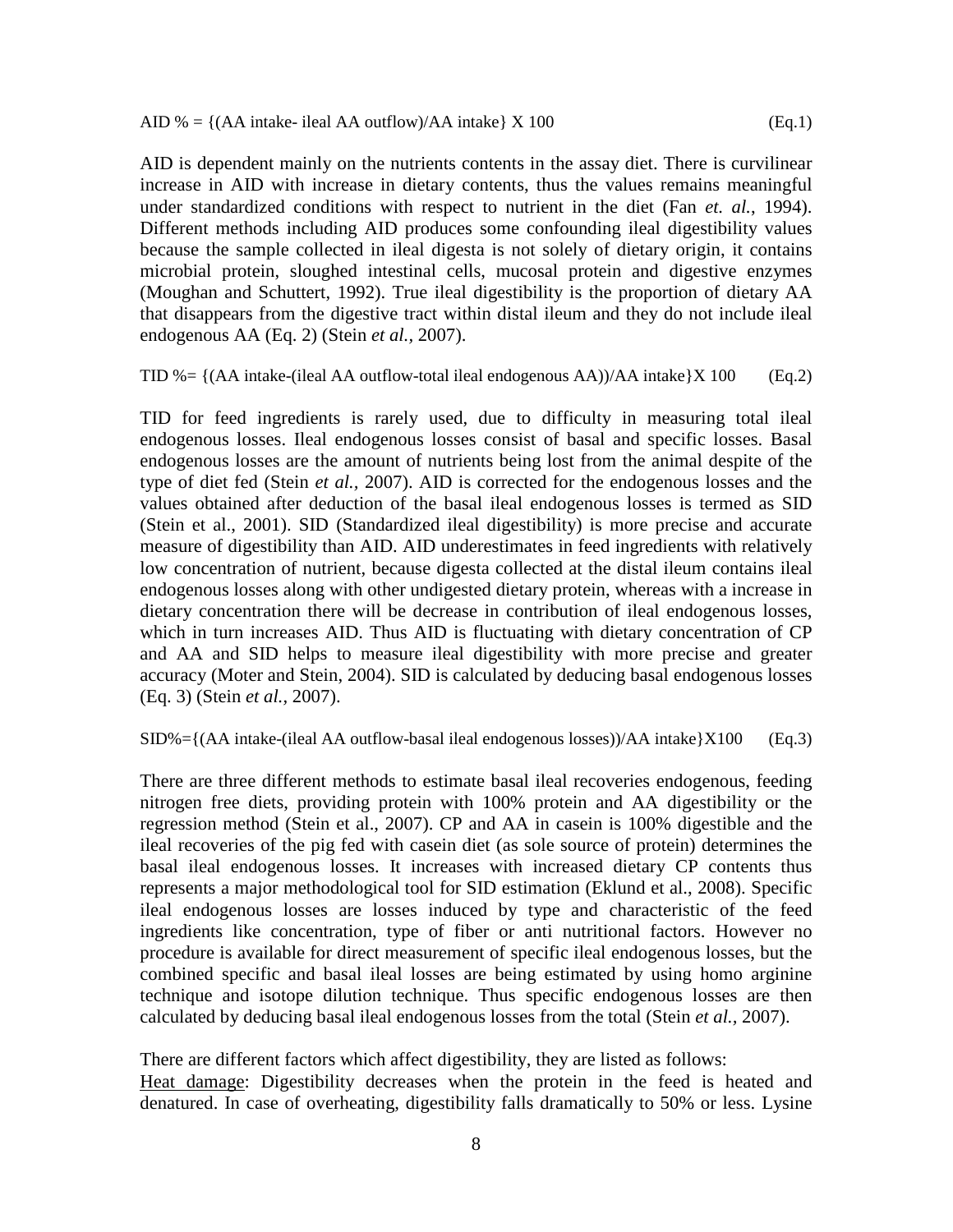digestibility and availability is decreased after heating, which binds protein to sugar compound forming Maillard type reaction. Since lysine is limiting AA, its digestibility plays important role in other AA utilization.

Protein structure: Proteins in skin and feathers are resistant to enzymatic degradation by digestive enzymes.

Abrasion: Physical nature and condition of feedstuff may increase rate of tissue losses through abrasion or epithelial tissue sloughing. This prevents re-absorption of protein in the body. Highly fibrous and abrasive feeds like straw are associated with such activity.

Feeding level and passage rate: Digestibility is reduced with increase in passage rate of digesta through intestine.

Anti-nutritional factors: Factors that interferes with utilization of protein also decreases digestibility. These factors affects in growth, feed efficiency and animal health. Examples are: cyanogenic glycosides found in cassava meal; winter sown rapeseeds contain glucosinolates which are goitrogenic; lectins, protease inhibitors, tannins and phytates that affects protein digestibility; amylase inhibitors and polyphenols that affects carbohydrate utilization.

Feed processing: Digestibility is enhanced by effective particle size reduction, grinding, pelleting, and pre-heating before feeding. Mild heating in-activates anti-nutritional factors, whereas high heating reduces digestibility (Kyriazakis and Whittemore, 2006).

In the experiment by Pahm *et al,* (2008), CP digestibility in WDG varied with DDGS from ethanol production and high AA digestibility in whole stillage than in solubles was observed. Similarly Näsi (1985), also mentioned that, AID for CP was found lower in solubles than in DDG. Furthermore, Liang *et al*. (2002), also reported that AID of amino acid in corn DDG is lower than DDGS because of processing technique, where DDG is substrate free from concentration and evaporation of soluble fraction. Due to high amount of solubles added in distilled grains, there occurs a variability in AA digestibility particularly lysine because solubles contain some amount of residual sugars that escape fermentation and thus possibility through Maillard reaction occurs when it is dried, which results in higher digestibility of AA in DDG than in DDGS (Pahm et al., 2008). Crawshaw (2001) also explained that almost all starch with a lot of ash was found in the liquid phase, whereas protein and fat has been equally distributed in both liquid and solid fractions. AA digestibility in DDGS is slightly lower than corn, because not all AA in DDGS are utilized as well as in corn and high dietary fiber in DDGS reduces AA digestibility (Stein *et al.,* 2006).

#### <span id="page-12-0"></span>*2.8 Wet and dried distillers' grain*

Corn is the major source of DDG used for ethanol production in United States of America, whereas wheat is predominantly used in Europe and Canada (Cozanet et. al., 2010). Ethanol, carbon dioxide and distillers grains are the obtained products from cereals during fermentation process. The co-products are marketed as WDG, distillers' solubles or DDG (after drying WDG and solubles). Dry grind process is generally used for the fermentation of large amount of grains. The process involves grinding, cooking, liquefaction, saccharification and fermentation. Starch in the cereals is broken down into simpler 6 carbon sugars before fermentation.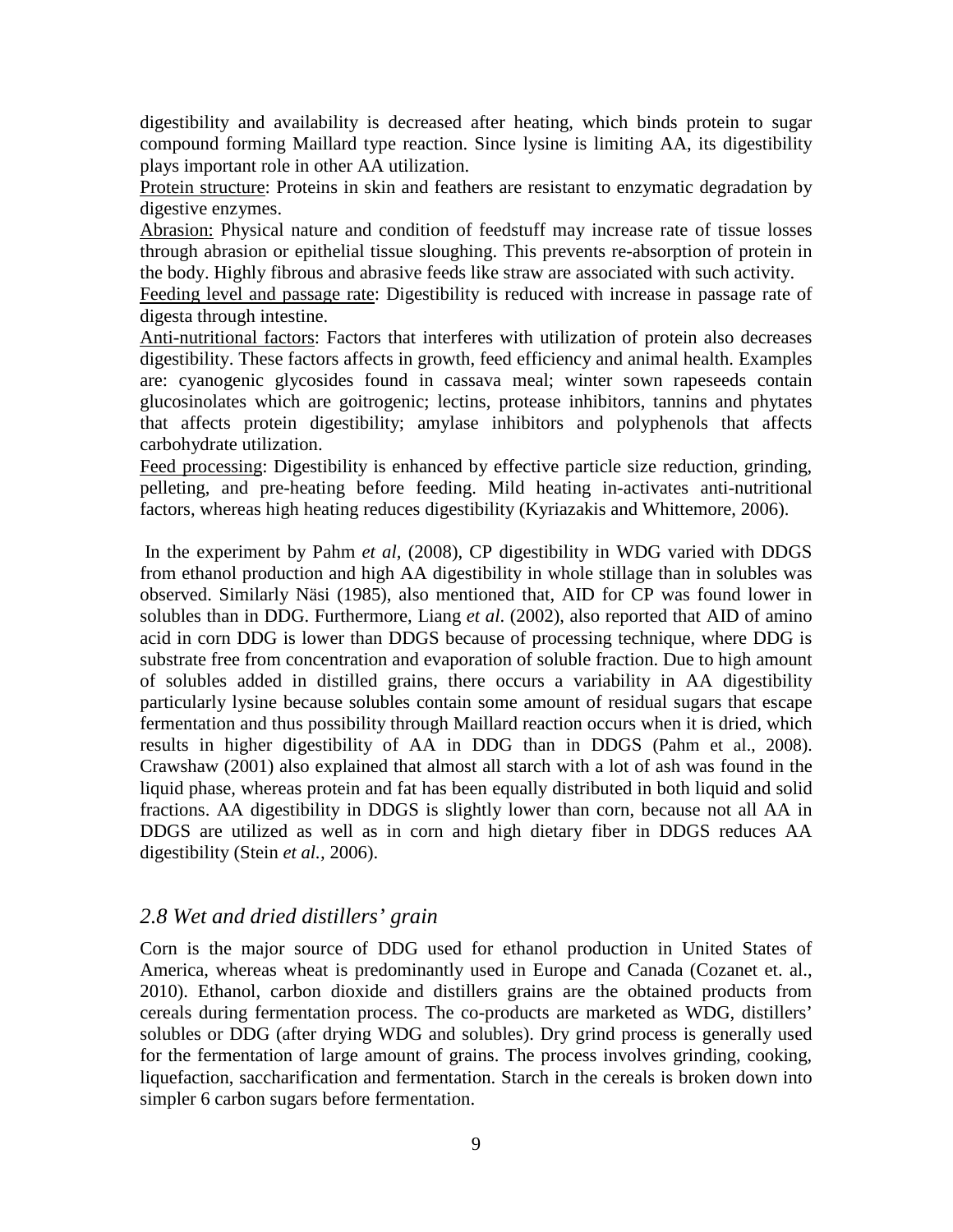At Absolut AB, Sweden (Fig 2), the process starts when wheat enters mash preparation, where water and enzyme (Enzyme 1, amylase) is added and mixed for 60 minutes. The mash is then heat treated in two containers for 2 hours at 92 ºC. The mash is further diluted with water to the desired amount of fermentable carbohydrates. Mash is then pumped to fermentation chamber where yeast is added with the enzymes gluco-amylase and protease (Enzymes 2). Glucoamylase converts starch into glucose. It is called saccharification (Bothast and Schlicher, 2005). Fermentation lasts for 48 hours in 33ºC, and then the fermented mass is pumped in to distillation column. Distillation is separation of ethanol from the solid and water in the mass mixer. Remaining solid and liquid fractions after distillation is termed as whole stillage. It contains fiber, oil and protein components, and unfermented starch (Bothast and Schlicher, 2005).The thin stillage coming out from distillation column is heat exchanged and then recovered at the temperature of 38 ºC. After distillation, the stillage is taken either to the storage unit for wheat wet distillers' grain with solubles (WWDGS) that is sold to farmers or it is dried (Drying unit). At Lantmannen Agroetanol AB, Sweden, WWDGS is produced in a similar way (Fig 2) and further pelleting of Wheat dried distillers' grain with solubles (WDDGS) is done (Fig 3). Both methods of production need strict supervision to prevent bacterial contamination during mashing. This contamination may cause formation of acids that diverts glucose from ethanol production and interferes with the fermentation. Mouldy grains, improper storage, improper equipment and contaminated air or reintroduced stillage can cause bacterial contamination and decrease in ethanol production (Bothast and Schlicher, 2005).

Overall DM digestibility of wheat distiller's grain is recorded lower than in corn based diets (Pedersen *et al*., 2007). Commonly available distillers co-product is DDGS, which contains almost 70% of condensed soluble are produced after fermentation. If no soluble are added, the product is called as DDG. In processing, if grains are further de-hulled or de-germed before fermentation, the product is called high protein distillers dried grains with solubles, which contains high protein and less fiber and fat (Widmer et al., 2007).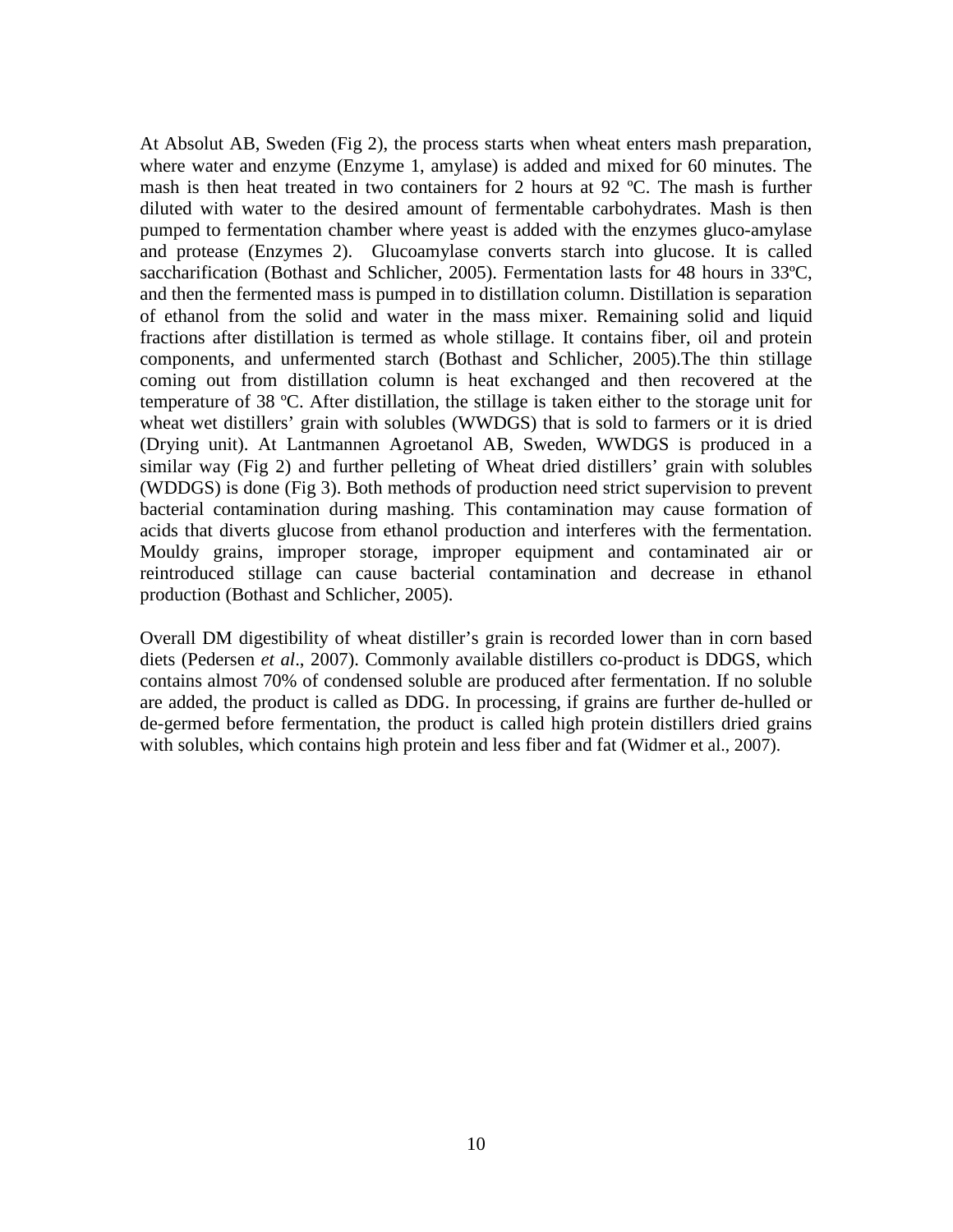

Fig 2: Schematic diagram for distillers grains byproducts formation in a plant from wheat Ahus, Sweden). ( Absolute AB, Ahus, Sweden).



Fig 3: Process of formation of Dried distillers grain with soluble (DDGS) after similar principle as in Figure 2, Lantmannen Agroetanol AB, Norrkoping, Sweden.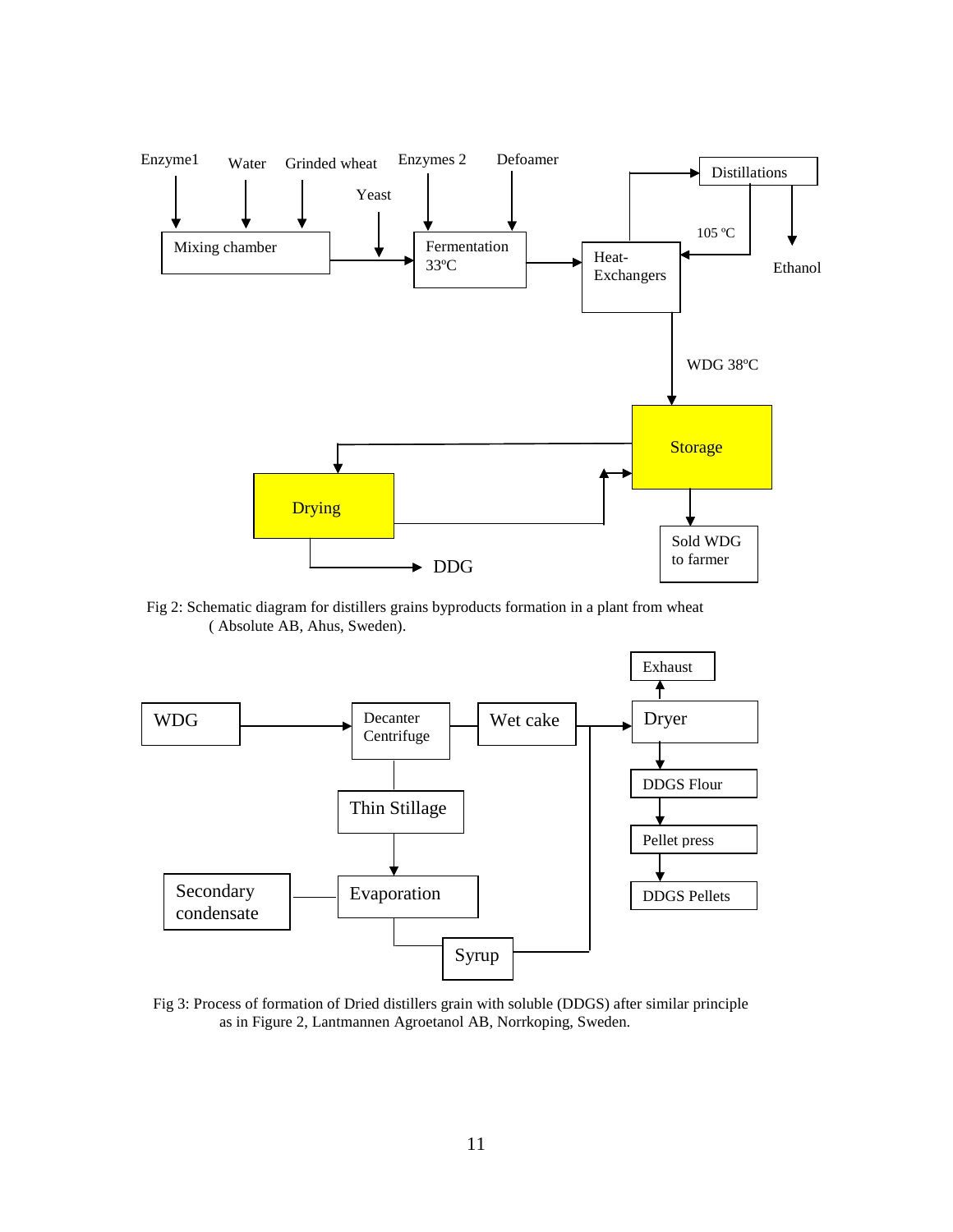# <span id="page-15-0"></span>**3. Materials and methods**

#### <span id="page-15-1"></span>*3.1 Animals and housing*

Seven castrated male pigs (Swedish Landrace x Yorkshire) with initial average body weight of (79±9) kg were used for the experiment. The pigs were surgically fitted with post-valve t-caecum (PVTC) cannulas (van Leeuwen et. al., 1991) at an average weight of  $(22\pm0.73)$  kg, and they were used in another study prior to this experiment. Average final body weight was  $(116±10)$  kg.

Pigs were housed individually in a pen with rubber mats without bedding. The pigs were allowed to run in aisle once a day for observation and animal welfare. The temperature of the room was maintained in average at  $(22\pm 2)$  °C in the morning and  $(21\pm 3)$  °C in the evening. The light interval was maintained 14/10hr dark/artificial light cycle. Free access to water was provided all the times through low pressure water bowls and from nipple drinkers.

#### <span id="page-15-2"></span>*3.2 Experimental design*

The experiment consisted of four experimental periods. The main study was arranged as a two period change-over design with seven pigs and two diets. Each experimental period comprised of 14 days in total and included 7 days of adaptation, 4 days of fecal collection and 2 days (day 12 and 14) of ileal digesta collection.

#### <span id="page-15-3"></span>*3.3 Diets and feeding*

In one period before the main study and in one period after the main study a casein-based diet, with casein as the only protein source, was fed to allow estimation of the basal endogenous losses of AA and CP.

In the main experiment two experimental diets (W and D) was fed. Diet W was composed of 50% WWDGS and 50% of a basal diet, and diet D was composed of 50% WDDGS and 50% of a basal diet. The basal diet was composed of corn starch, sugar, premix (minerals and vitamins) and titanium dioxide  $(TiO<sub>2</sub>)$  (Table 2). The WWDGS was the residue from ethanol production from Absolut AB (Ahus, Sweden) and WDDGS was the residue from biofuel ethanol production from Lantmannen Agroetanol AB (Norrkoping, Sweden). Diets were formulated to meet Swedish recommendations for growing pigs (Simonsson, 2006).

Daily feed intake was 2.4 kg DM for all pigs. Water was added respectively in proportion (6:1) to dry feed for a balanced DM content in the given treatments.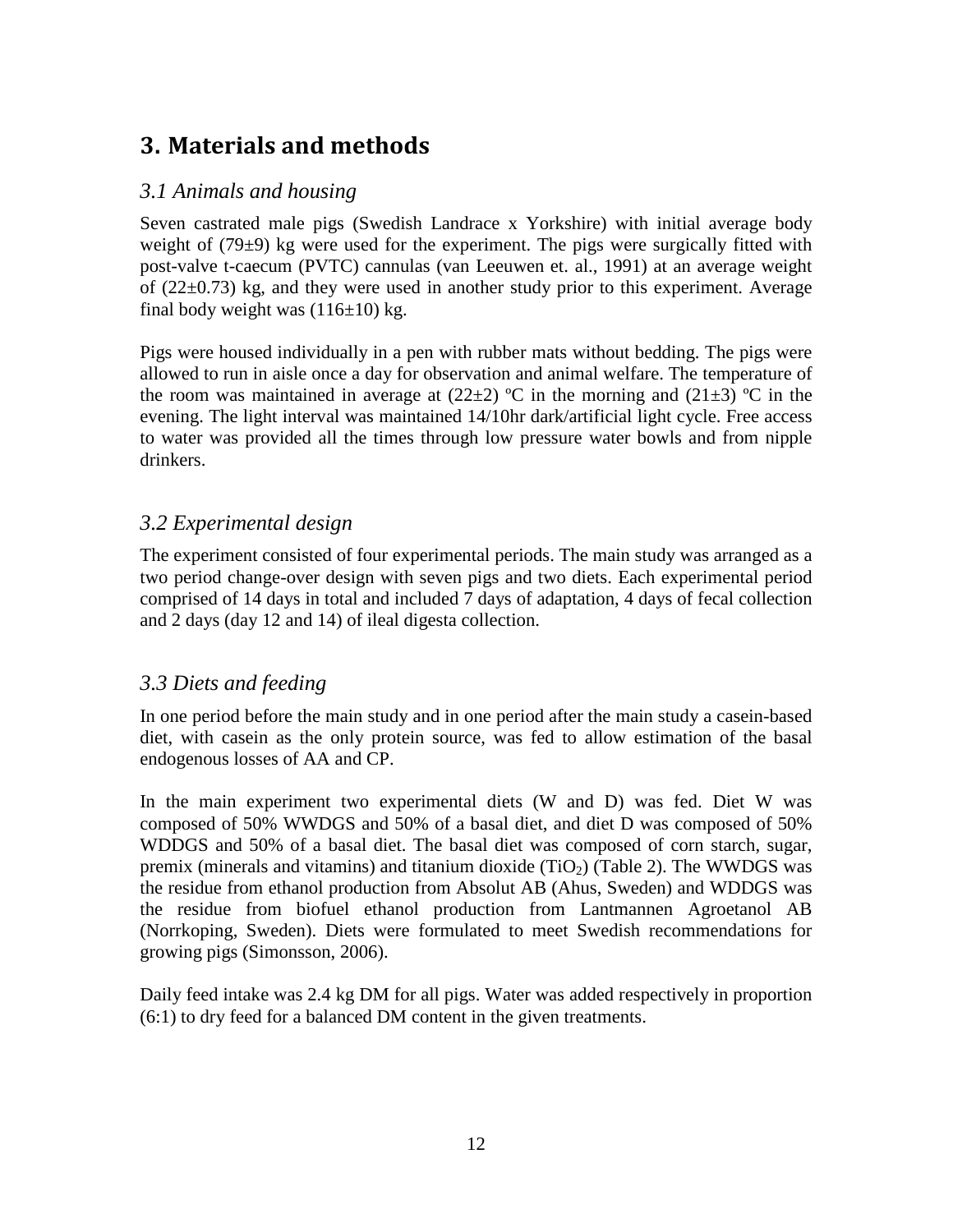#### *3.3 Sample collection*

Feces were collected and pooled for each pig, twice a day from day 8 to 11 in each experimental period and then frozen in -20 ºC. Collection of ileal digesta through PVTC cannulas were carried out during 1 hr periods, on day 12 from 8:30-9:30, 10:30 to 11:30, 12:30 to 13:30 and 14:30- 15:30 and on day 14 from 9:30-10:30, 11:30-12:30, 13:30 to 14:30 and 15:30 to 16:30. Digesta were pooled for each pig and each experimental period and then frozen in -20 ºC. Feed samples from WWDGS, C-diet and D-diet were taken daily for chemical analysis. WWDGS samples were frozen in -20 ºC.

|                         | C-diet | W-diet | D-Diet |
|-------------------------|--------|--------|--------|
| Ingredients             |        |        |        |
| Wet distillers' grain   |        | 500    |        |
| Dried distillers' grain |        |        | 500    |
| Caesin                  | 175    |        |        |
| Vegetable fat           | 30     |        |        |
| Cellulose               | 50     |        |        |
| Corn starch             | 667.5  | 425.5  | 425.5  |
| Sugar                   | 50     | 50     | 50     |
| Premix 1*               | 25     |        |        |
| Premix $2^*$            |        | 22     | 22     |
| TiO <sub>2</sub>        | 2.5    | 2.5    | 2.5    |
| Analysed chemical       |        |        |        |
| composition             |        |        |        |
| Crude protein           | 172    | 200    | 179    |
| Energy(MJGE/kg DM)      | 17     | 16     | 17     |

<span id="page-16-0"></span>Table 2: Feed ingredients ( $g/kgDM$ ) and chemical composition ( $g/kgDM$ ) of experimental diets.

\*Content per kg premix 1: retinol 162 400 IE, cholecalciferol 16261 IE, alpha-tocopherol 2436 mg, phytylmenaquinone 81 mg, thiamine mononitrate 81 mg, riboflavin 81 mg, pyridoxine hydrochloride 122 mg, cyanocobalamin 0.81 mg, pantothenic acid 406 mg, nicotinic acid 812 mg; minerals: Fe 3.08 g, Cu 0.61 g, Mn 1.05 g, Zn 3.07g, 10.01g, Se 0.016 g, Ca 256g, P 51 g, Mg 5.82 g, S 2.82g.

# Content per kg premix 2: vitamins: retinol 184500 IE, cholecalciferol 18500 IE, alpha-tocopherol 2800mg, phytylmenaquinone 92 mg, thiamine mononitrate 92 mg, riboflavin 92mg, pyridoxine hydrochloride 138 mg, cyanacobalamin 0.92 mg, pantotheni acid 461mg, nicotinic acid 923mg; minerals: Fe 2.71 g, Cu 0.70 g, Mn 1.14 g, Zn 3.48 g, 10.01 g, Se 0.018 g, Ca 288 g, P 0.44 g, Mg 4.31 g, S 3.20 g.

#### *3.4 Sample analysis*

Samples of diets, ileal digesta and feces were analyzed for dry matter (DM), ash (AOAC, 2000) and the GE was analyzed through Bomb calorimetry (Parr Instruments 1563, Moline IL). Nitrogen in the samples was determined through Kjeldahl method (Nordic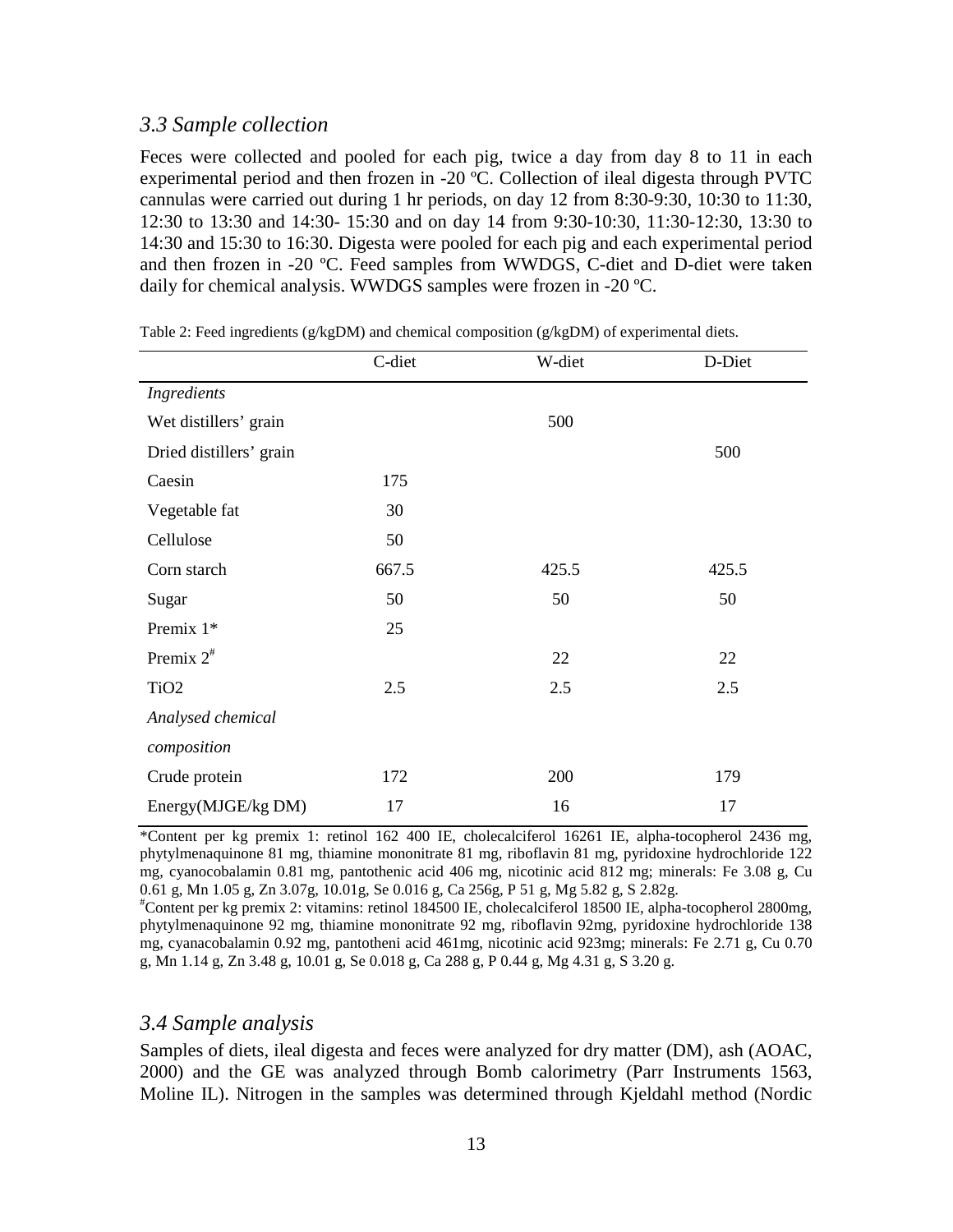committee on feed analysis, 2003). Kjeldahl method is used for determination of the total amount of nitrogen in the sample. TiO<sub>2</sub> was used as marker and was analyzed according to Short et al. (1996). Ca and P were analyzed in diet, digesta and fecal samples according to Nordic committee on feed analysis (1998).

#### <span id="page-17-0"></span>*3.5 Calculations*

AID was calculated using  $TiO<sub>2</sub>$  as indigestible marker in the feed and digesta by using the following equation (Fastinger and Mahan, 2006) (Eq.4).

AID % = 100 – ([ND/NF] x [TiF/TiD] x 100 (Eq.4)

ND = Nutrient concentration present in illeal digesta NF = Nutrient concentration present in feed  $TiF = TiO<sub>2</sub> concentration present in feed$  $TiD = TiO<sub>2</sub>$  concentration present in illeal digesta

Endogenous CP or AA losses (EAL) was calculated as described by Moughan et al. (1992) (Eq. 5) and SID according to Stein et al. (2007) (Eq. 3), where EAL of each pig was used.

 $EAL = (ND x [TiF/TiD])$  (Eq. 5)

#### *3.6 Statistical Analysis*

Data in the experiment were analyzed in procedure mixed in the SAS program version 9 (SAS Institute, Inc, Cary, NC, USA). In the evaluation of AID and total tract digestibility (TTD), the model included treatment (D-diet and W-diet) and periods (1,2) as fixed effects and different pigs as random effect. Testing of carry over effect from the previous experiment was also included in the model. All the results were tabulated using least square mean and standard error of the differences (SED).

# <span id="page-17-1"></span>**4. Results**

During the experiment, average daily weight gain was recorded as  $(670±8)$  g per day and one pig died due to blockage of intestine by cannula after the first period. Average concentration of GE in WWDGS was 20.7 MJ/kg DM and WDDGS was 19.6 MJ/kg DM of the feed respectively. W-diet in the experiment gave a higher AID ( $p < 0.05$ ) for CP as compared to D-diet. AID for OM and energy in W diet was similar to D diet. TTD for CP was higher (p <0.0001) in W diet than in D diet, whereas there was higher TTD for OM  $(p < 0.05)$  in W diet than D diet, but there was no significant difference in energy digestibility ( $p > 0.05$ ) (Table 3).

Higher P digestibility ( $p<0.05$ ) in W-diet than in D-diet was observed, whereas there is no significant difference in Ca digestibility (p>0.05) (Table 3). Higher methionine, CP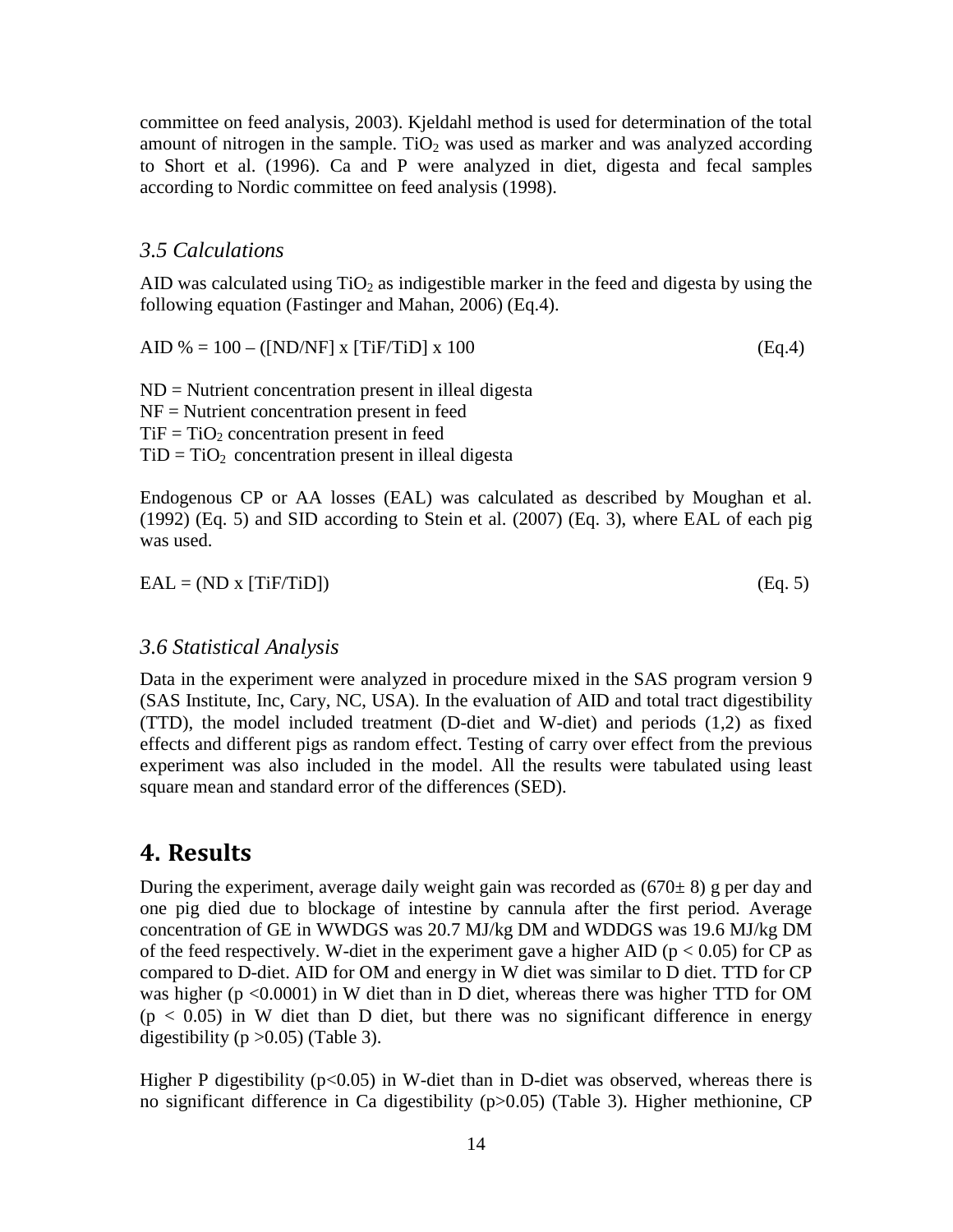and lysine digestibility (P<0.05) was observed in WWDGS than WDDGS. SID values of CP, methionine and lysine for WWDGS and WDDGS correspond to the SID values for W-diet and D-diet. Significantly high lysine digestibility (P=0.0004) was observed in WWDGS than dried one (Table 4).

|                     |                | D-diet | W-diet | <b>SED</b> | P-value   |
|---------------------|----------------|--------|--------|------------|-----------|
|                     |                |        |        |            |           |
| Ileal digestibility | Crude protein  | 69     | 76     | 2.06       | 0.02      |
|                     | Organic matter | 68     | 70     | 1.13       | <b>NS</b> |
|                     | Energy         | 66     | 68     | 1.37       | <b>NS</b> |
|                     | Ca             | 46     | 48     | 2.25       | <b>NS</b> |
|                     | $\mathbf{P}$   | 57     | 42     | 2.61       | 0.004     |
| Total tract         |                |        |        |            |           |
| digestibility       | Crude protein  | 69     | 83     | 0.82       | < 0.001   |
|                     | Organic matter | 81     | 82     | 0.34       | 0.04      |
|                     | Energy         | 78     | 78     | 0.47       | <b>NS</b> |
|                     | Ca             | 52     | 53     | 2.37       | <b>NS</b> |
|                     | P              | 54     | 44     | 2.33       | 0.02      |

Table 3: Ileal and total tract digestibility of W diet and D diet and the calculations.

W-diet: WWDGS mixed with basal diet (starch mixture) D-diet: WDDGS mixed with basal diet (Satrch mixture) OM: Organic matter, ATTD: Apparent total tract digestibility, AID, Apparent ileal digestibility, SID: Standardized ileal digestibility.

NS indicate no statistical significance  $(p > 0.05)$ .

T able 4: AID and SID values of crude protein for WDDGS and WWDGS in the experiment

|            |            | <b>WDDGS</b> | <b>WWDGS</b> | <b>SED</b> | P value |
|------------|------------|--------------|--------------|------------|---------|
|            |            |              |              |            |         |
| AID        | Methionine | 66           | 73           | 1.18       | 0.006   |
|            | Lysine     | 37           | 66           | 2.72       | 0.004   |
|            | CP         | 69           | 76           | 2.06       | 0.023   |
|            |            |              |              |            |         |
| <b>SID</b> | Methionine | 67           | 73           | 1.18       | 0.0067  |
|            | Lysine     | 38           | 66           | 2.69       | 0.0004  |
|            | CP         | 69           | 76           | 2.07       | 0.028   |

AID Apparent ileal digestibility and SID standardized ileal digestibility, CP- crude protein WWDGS-Wheat Wet distillers grain with soluble, DDGS-Dried distillers' grain with soluble, CP: crude protein,

Endogenous losses for every pig were evaluated separately for SID calculations for the diets. The average endogenous loss of CP was 8.5  $(\pm 0.9)$  g/kg DM digesta. SID values for WWDGS and WDDGS respectively correspond to the SID values for W- and D-diet respectively as they are the only CP sources in the diets. SID values for CP in W-diet and D-diet was found higher than AID values. In addition, W-diet has higher SID values  $(p<0.05)$  than D-diet (Table 4).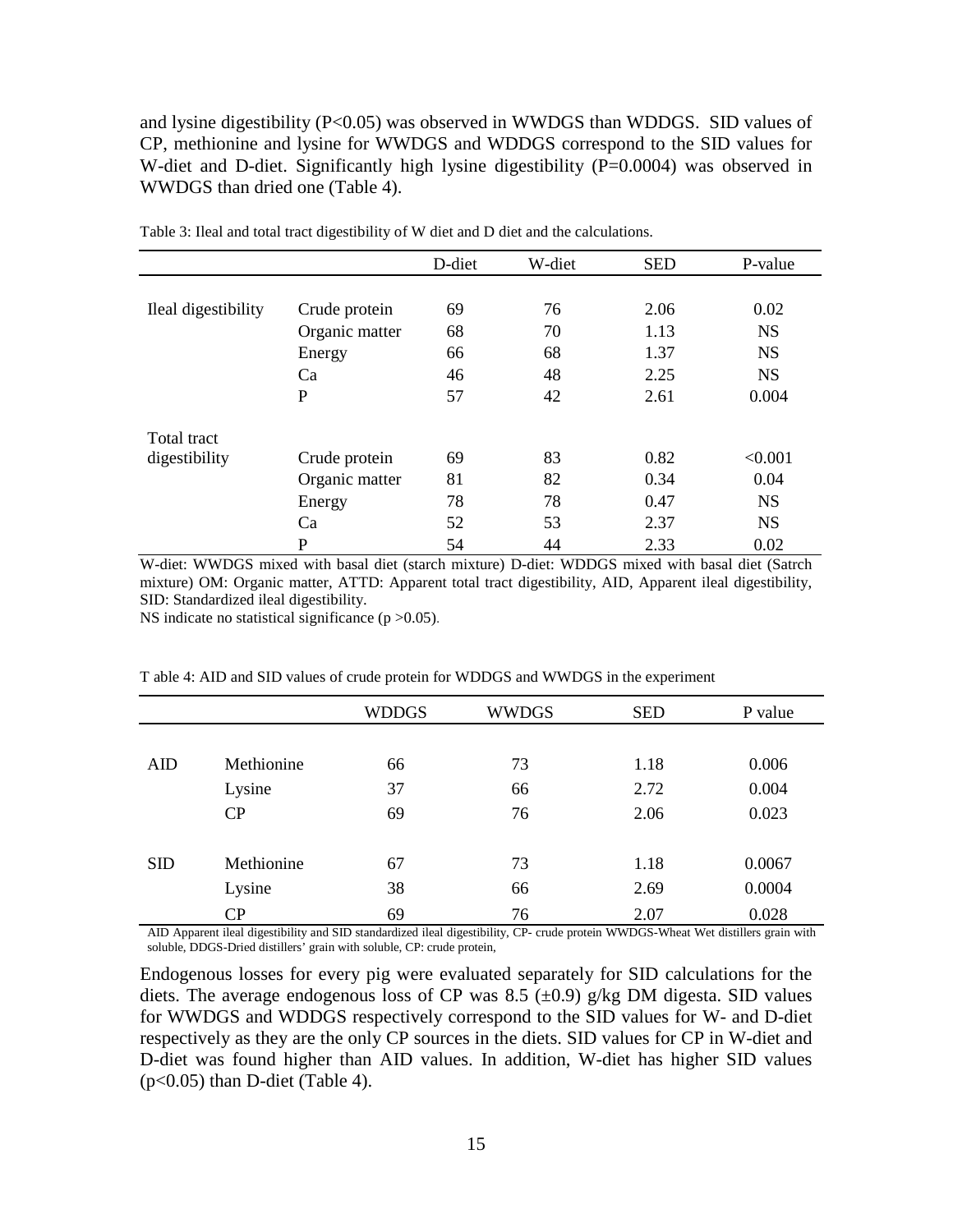Average lactic acid, acetic acid and propionic acid concentration in WWDGS were 1.4, 7.0 and 0.8 g/liter, respectively. Butyric acid and formic acid concentration in WWDGS were  $\leq 0.01\%$ . Average pH of WWDGS in the container was 3.86 ( $\pm 0.02$ ). Major constituents of NSP like xylose, mannose, galactose and glucose were 8.0%, 1.7%, 0.8%, 9.1% respectively in WDDGS and, 8.3%, 1.9%, 0.8% and 8.8% in WWDGS, respectively. Total neutral sugars in WWDGS were 25.6%, whereas it was 24.6 % in WDDGS.

### <span id="page-19-0"></span>**5. Discussion**

The study was conducted to estimate AID and TTD of energy, OM and CP values in WWDGS and WDDGS from different production plants. In the experiment the GE value in the WWDGS and WDDGS in the diets were similar with GE value of wheat WDG and wheat DDGS in the experiment by Pedersen and Lindberg (2010). The ME for corn DDGS by NRC (1998) was reported nearly 12.5 MJ ME/kg DM and up to 15.9 MJ ME/Kg DM by others (Feedstuffs reference issue, 1999; Distillers feed handbook, 2000) in USA. However based on chemical composition, ME differs between various DDGS. In the experiment by Stein *et al.* (2006), ME values were 1.25 MJ ME less then Spiehs *et al.* (2002). In the experiment by Pedersen *el al.* (2007), average ME in 10 different DDG samples from different plants in US, were 29% greater than current NRC (1998) values. However, these values were found similar to Spiehs *et al.* (2002). The underlying reason behind the greater value of ME in DDGS as compared with NRC(1998) may be that, modern ethanol plants use recent advances in production processes that differs from old one (Spiehs *et al.,* 2002). TTD of GE in W-diet and D-diet (78 and 77) in the experiment was pretty similar with energy digestibility of WWDGS and WDDGS (82 and 76) respectively in the experiment by Pedersen and Lindberg (2010) (Table 5).

|             |            | Pedersen and Lindberg, 2010 |        |        | <b>Present Study</b> |  |
|-------------|------------|-----------------------------|--------|--------|----------------------|--|
|             |            | W-Diet                      | D-diet | W-diet | D-diet               |  |
| <b>ATTD</b> | <b>OM</b>  | 84                          | 82     | 83     | 81                   |  |
|             | Energy     | 82                          | 76     | 78     | 77                   |  |
|             |            |                             |        |        |                      |  |
| <b>AID</b>  | OM         | 68                          | 62     | 69     | 67                   |  |
|             | Energy     | 67                          | 60     | 66     | 68                   |  |
|             | CP         | 61                          | 57     | 76     | 68                   |  |
|             | Lysine     | 64                          | 41     | 66     | 37                   |  |
|             | Methionine | 58                          | 61     | 73     | 66                   |  |
|             |            |                             |        |        |                      |  |
| <b>SID</b>  | CP         | 75                          | 70     | 76     | 69                   |  |
|             | Methionine | 66                          | 74     | 73     | 67                   |  |
|             | Lysine     | 75                          | 50     | 66     | 37                   |  |

Table 5: Comparision of digestibility measure of current experiment with Pedersen and Lindberg (2010)

W-diet: WWDGS mixed with basal diet (starch mixture) D-diet: WDDGS mixed with basal diet (starch mixture) OM: Organic matter, ATTD: Apparent total tract digestibility, AID, Apparent ileal digestibility, SID: Standardized ileal digestibility.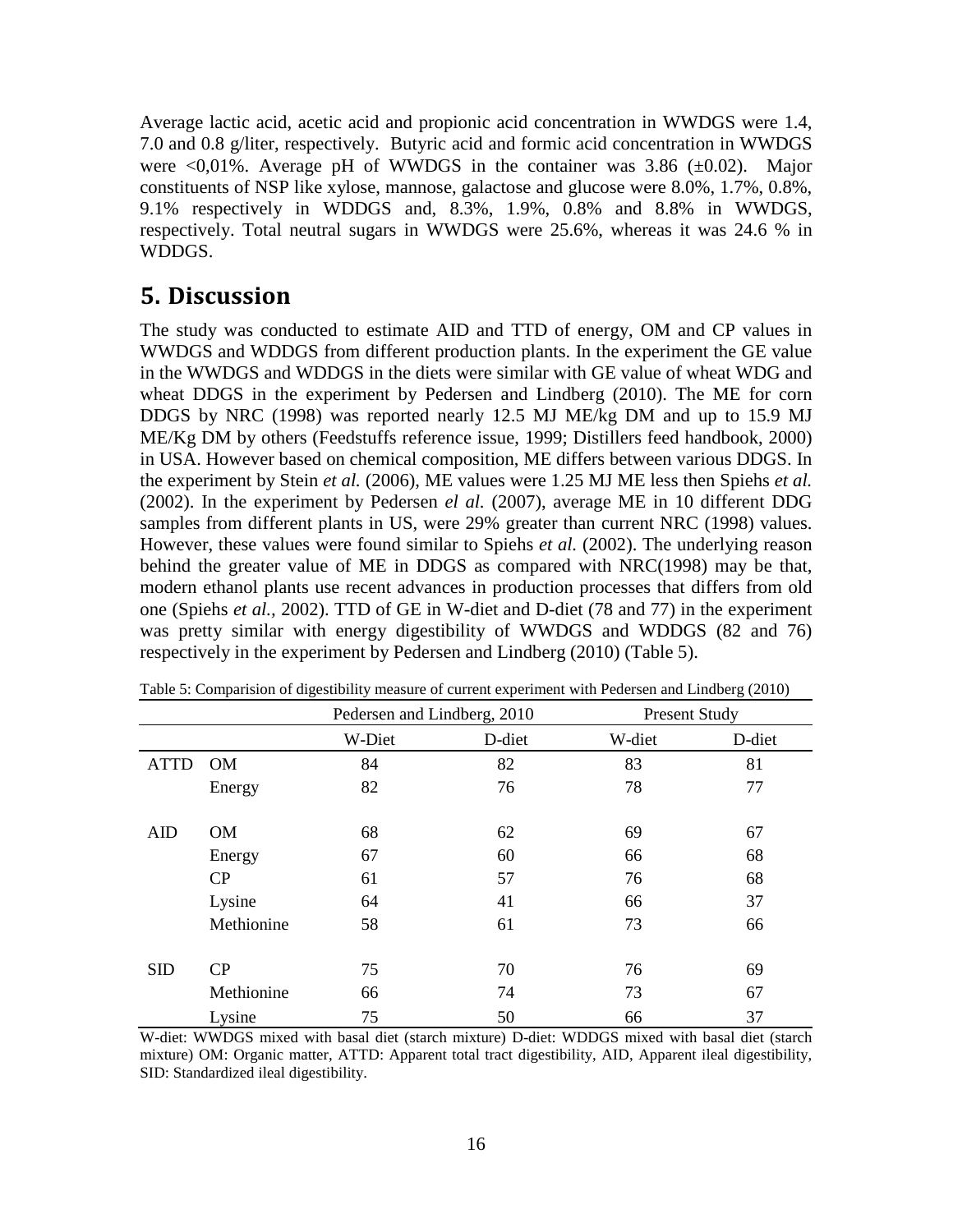The ATTD for OM and energy of the starch diets in the experimental diets is almost complete. The decrease in ATTD of OM and GE was exclusively due to addition of tested feedstuffs (WWDGS and WDDGS). ATTD of OM and energy in W-diet (83 and 78) were comparable with values from Pedersen and Lindberg (2010) (84 and 82 respectively in diet having 200 g CP/kg DM). In similar way, ATTD for OM and energy in D-diet were found 81 and 77 respectively, which was comparable with Pedersen and Lindberg (2010) (82 and 76 respectively in diet with 200 g CP/kg DM). ATTD for OM in W-diet was slightly higher than D-diet (Table 5). This difference in OM digestibility in this type of product is determined by insoluble fiber content in the diet (Pedersen and Lindberg, 2010).

The CP content of DDGS and WWDGS were 31% and 35% in the study, which was similar with CP content in the study by Pedersen and Lindberg (2010). SID value for CP in the present study agrees with the similar results shown by Pedersen and Lindberg (2010), whereas there was high variation in methionine and lysine digestibility. In addition, high SID variation in lysine for WWDGS than in WDDGS, may be due to reduction in lysine digestibility during drying process or nutritional composition differs between different production plants (Spiehs *et al.,* 2002). Higher AID for CP for fermented WWDGS in the experiment agrees with the observation showing that AID for nitrogen is enhanced if wheat barley/based diets is fermented before feeding (Lyberg et al., 2006). In the experiment by Pedersen and Stein (2010), there was reduced AID for CP, OM and energy, where pigs were fed with diet mixed with dry feed and water in ratio 1:3 immediately before feeding. Furthermore the experiment concluded that nutrient digestibility is not affected, if the dry feed and water is mixed in ratio (1:1) (Pedersen and Stein, 2010).

In this study, average acetic acid concentration was relatively high in WDG. The presence of high concentration of acetic acid in the WWDGS may make the feed less palatable (Shelef, 1994). In addition, natural fermentation may not be appropriate to produce safe and hygienic feed (Beal *et al.*. 2005). Decrease in feed pH improves gastrointestinal health (Scholten *et al.,* 1999). Growth of potential gut pathogens like coliforms and salmonella is reduced below pH 4.5 (Jensen and Mikkelsen, 1998). In the experiment by Lyberg et al. (2008), concentration of acetic acid, succinic acid and propionic acid were higher in WWDGS than in feed mixed with water or feed mixed with whey respectively, whereas lactic acid concentration was significantly lower in WWDGS than in the other two feed.

Fermented feed reduces gastric pH, reduces microbial activity and may change the microbial population in gastrointestinal tract, which may be more likely causes to stimulate pancreatic secretion and improve digestion and absorption of nutrients in the tract (Scholten *et al.,* 1999). Furthermore, the higher difference in AID and ATTD value of CP in W-diet than D-diet, may be due to difference in nutritional composition between different production plants (Spiehs *et. al.,* 2002). Digestibility is also affected by effective particle size reduction, grinding, pelleting and pre-heating before feeding (Kyriazakis and Whittemore, 2006) or different factors like grain selection, heating duration, temperature while drying and fermentation process can effect digestibility (Spiehs *et al.,* 2002; Stein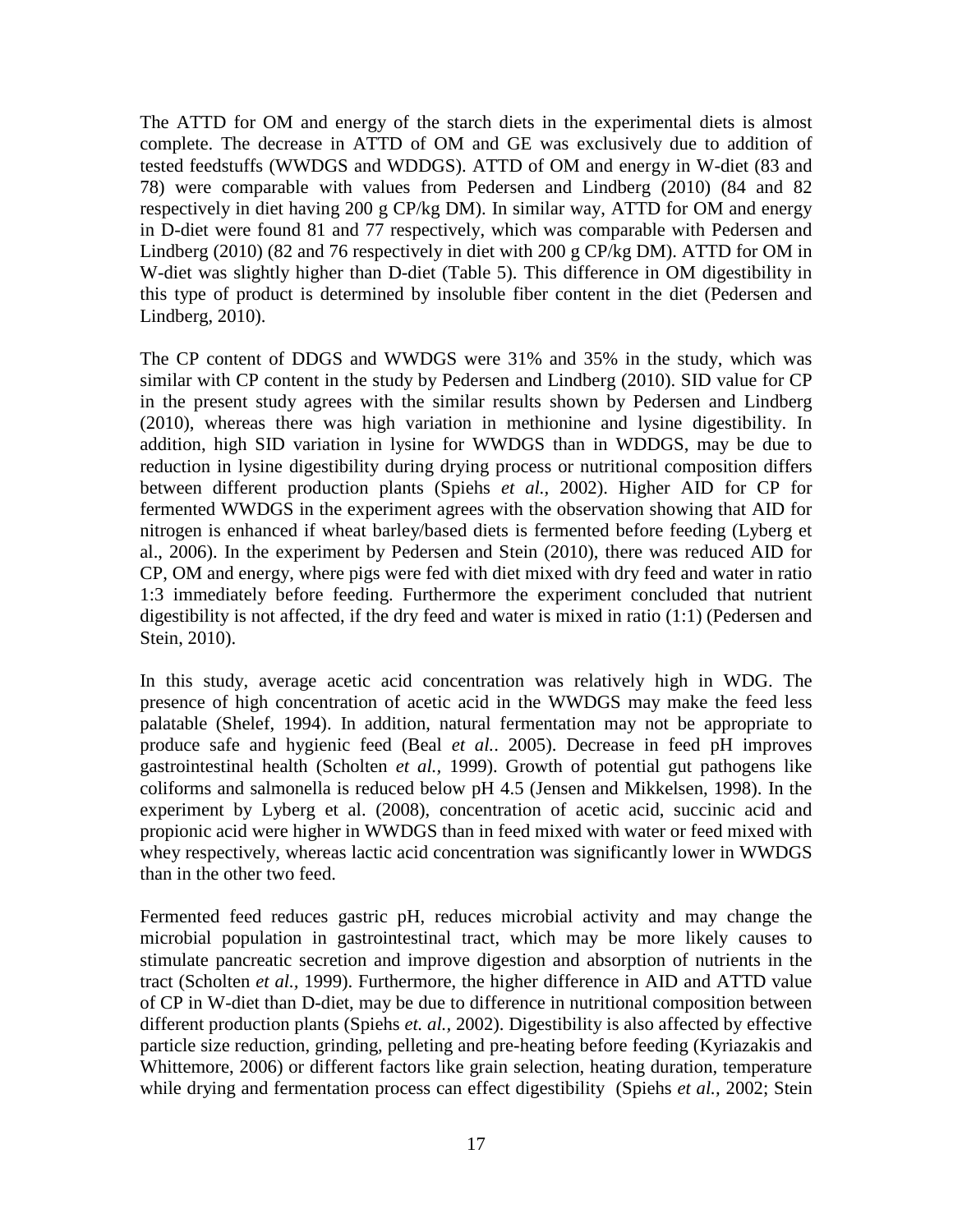*et al.*, 2006). SID of CP for WWDGS in the experiment was slightly higher than WDDGS. This may be due to higher dietary CP level and higher AID in WWDGS than WDDGS, which causes increase in endogenous losses (Eklund et al., 2008).

# <span id="page-21-0"></span>**6. Conclusion**

In the experiment there was difference in chemical composition and nutritive value of WWDGS and WDDGS, with higher AID and ATTD of CP and with higher SID of CP, methionine and lysine in WWDGS. However, due to low DM and high transportation cost of WWDGS, it is only feasible to use this feedstuff for pig producers within reasonable distance from the production plant. This study confirms that the nutritional properties of co-products from ethanol production plants may differ considerably due to difference in production technology.

## <span id="page-21-1"></span>**7. References**

Babcock, B.A., Hayes, D. J., and Lawrence, J. D., 2008. Using distillers' grain in the US and international livestock and poultry industries. Midwest Agribusiness Trade Research and Information Center at the Center for Agricultural and Rural Development, Iowa State University, Ames, Iowa, U.S.A.

Bach Knudsen K. E. and Hansen, I., 1991. Gastrointestinal implications in pigs of wheat and oat fractions. Digestibility and bulking properties of polysaccharides and other major constituents. Journal of Nutrition; 65:217-232.

Batal, A. B. and Dale, N. M., 2006. True metabolizable energy and amino acid digestibility of distillers dried grains with solubles. Journal of Applied Poultry Research. 15:89-93.

Beal, J. D., Niven, S. J., Brooks, P. H. and Gill, B. P., 2005. Variation in short chain fatty acid and ethanol concentration resulting from natural fermentation of wheat and barley for inclusion in liquid diets for pigs. Journal of science for food and agriculture 85: 433- 440.

Bothast, R. J., and Schlicher, M. A., 2005. Biotechnological process for conversion of corn into ethanol. Applied Microbiology and Biotechnology 67: 19-25.

Brooks, P.H., Beal, J. D. and Niven, S. J., 2003. Liquid feeding of pigs. II. Potential for improving pig health and food safety. Animal Science paper, report 21: 23-29.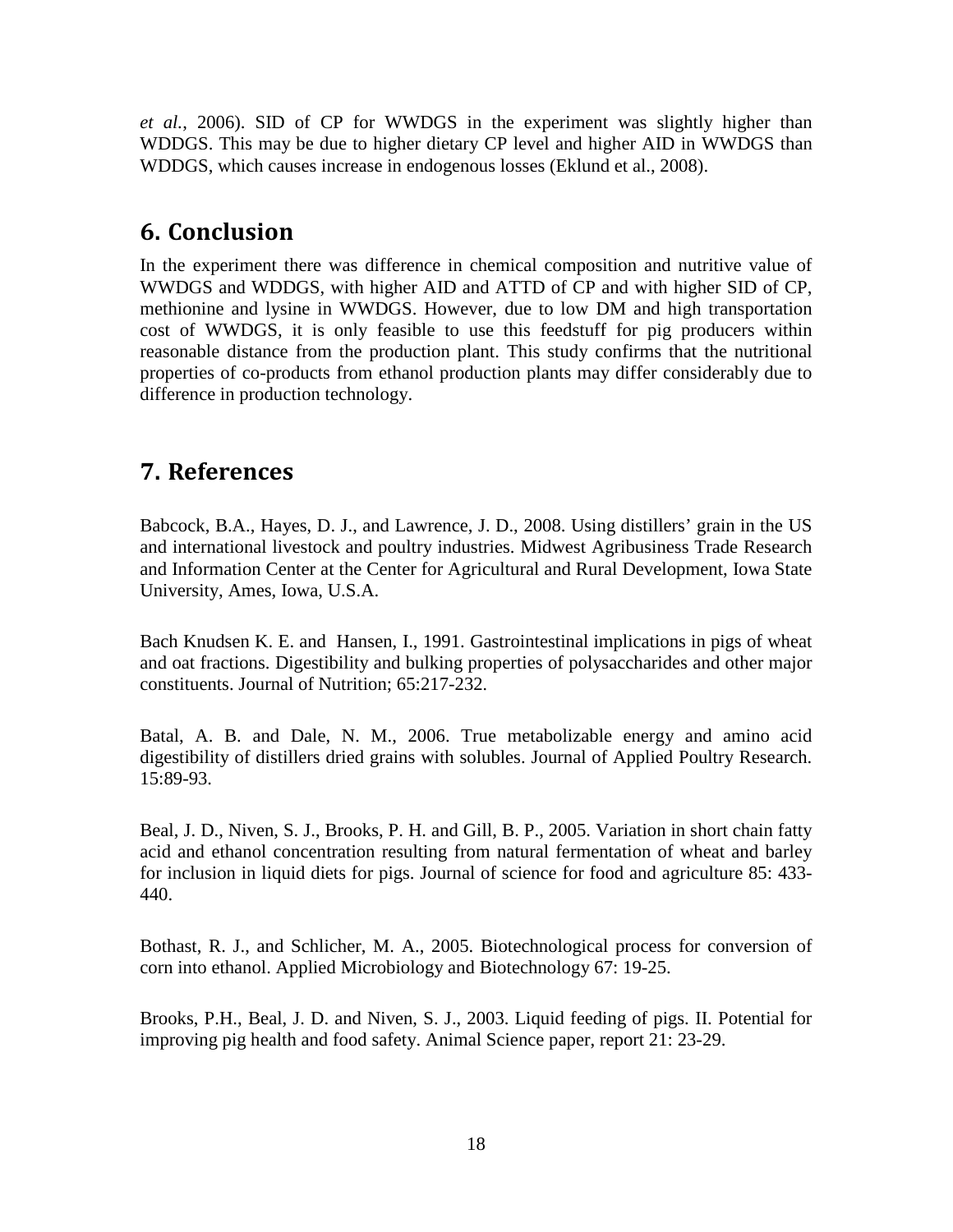Canibe, N. and Jensen, B. B. 2003. Fermented and nonfermented liquid feed to growing pigs: Effect on aspects of gastrointestinal ecology and growth performance. Journal of Animal Science. 81:2019-2031.

Choct, M. and Kocher, A., 2010. Non-starch carbohydrates: Digestion and its secondary effects in monogastrics. Department of Animal Science, University of New England, Armidale, NSW, 2351. Assessed on 29<sup>th</sup> December 2010 in www personal.une.edu.au /  $\sim$ mchoct / Nutsoc% 20paper.pdf

Cozannet, P., Primot, Y., Gady, C., Métayer, J. P., Lessire, M., Skiba, F. and Noblet, J., 2010. Energy value of wheat distillers grains with solubles for growing pigs and adult sows. Journal of Animal Science 88:2382-2392.

Crawshaw, R., 2001. Co-product feeds. Animal feeds from the food and drinks industry. Nottingham University Press, Manor farm, Thrumpton, UK. 95-131.

Cromwell, G. L., Herkelman, K. L. and Stahly, T. S., 1993. Physical, chemical, and nutritional characteristics of distillers' dried grains with solubles for chicks and pigs. Journal of Animal Science 71:679-686.

Distillers feeds. Distillers grains technology council. Louisville, Kentucky, USA (2000).

Durmic, Z., Pethick, D. W., Pluske, J. R. and Hampson, D. J. 1998. Changes in bacterial populations in the colon of pigs fed different sources of dietary fibers and the development of swine dysentery after experimental infection. Journal of Applied Microbiology 85**:** 574-582.

Eklund, M., Mosenthin, R., Piepho, H. P. and Rademacher, M., 2008. Effect of dietary crude protein level on basal ileal endogenous losses and standardized ileal digestibilities of crude protein and amino acids in newly weaned pigs. Journal of Animal Physiology and Animal Nutrition. 92. 578-590.

Fan, M. Z., Sauer, W. C., Hardin, R. T. and Lien, K. A., 1994. Determination of apparent ileal amino acid digestibility in pigs: effect of dietary amino acid level. Journal of Animal Science 72:2851-2859.

Fan, M. Z. and Sauer, W. C., 1995. Determination of apparent ileal digestibility in barley and canola meal for pigs with the direct, difference and regression methods. Journal of Animal Science 73:2364-2374.

Fastinger, N. D., and Mahan, D. C., 2006. Determination of the ileal amino acid and energy digestibilities of corn distillers dried grains with solubles using grower-finisher pigs. Journal of Animal Science 84:1722–1728.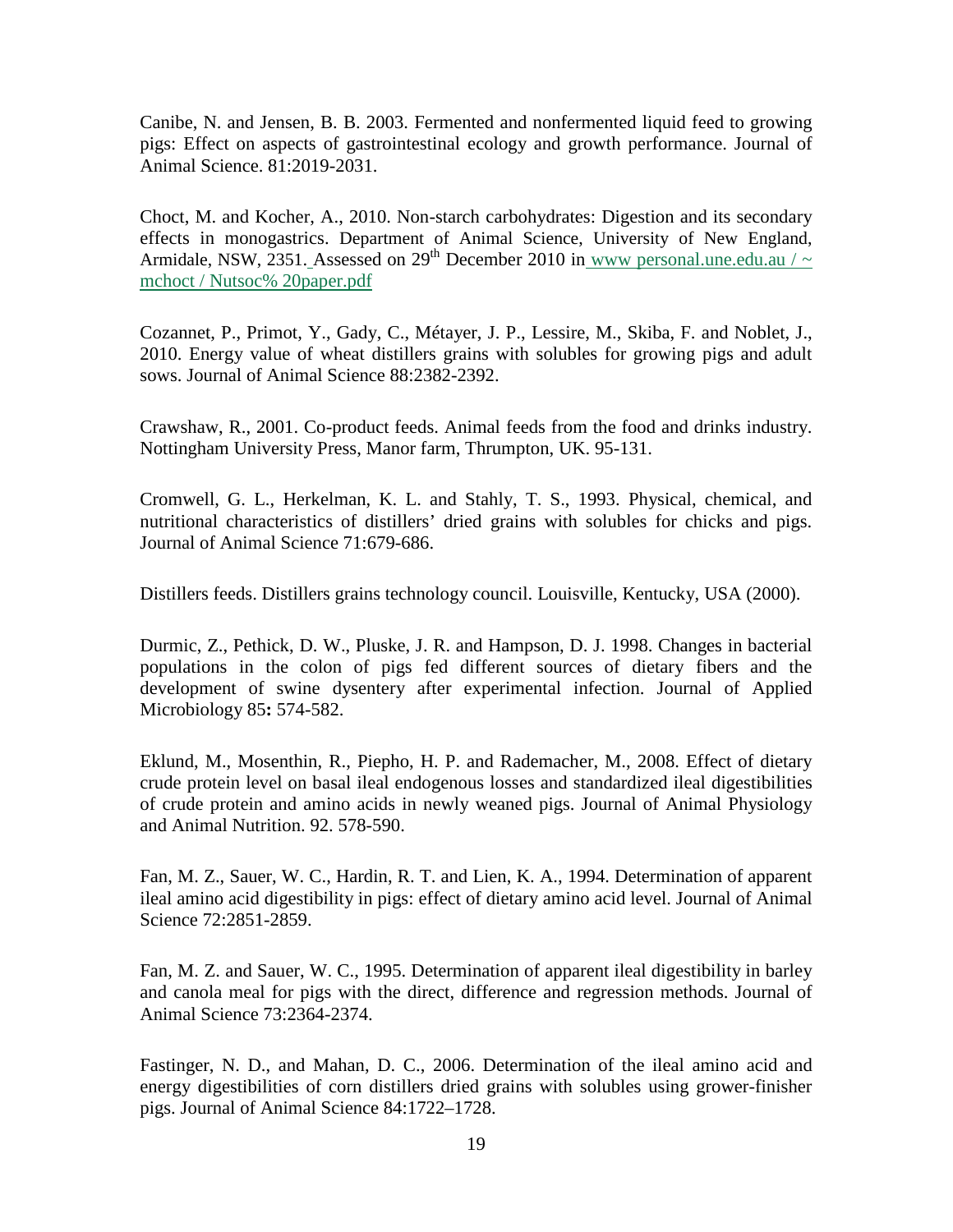Feedstufffs Reference Issue, 1999. Ingredients analysis table. Miller Publishing Co., Minnesota, USA 71: 24-31.

Firkins, J. L., Berger, L. L., Fahey (Jr), G. C. and Merchen, N. R., 1984. Ruminal Nitrogen degradability and escape of wet and dry distillers grain and wet and dry corn gluten feeds. Journal of Dairy Science 67: 1936-1944.

Ham, G. A., Stock, R. A., Klopfenstein, T. J., Larson, E. M., Shain, D. H. and Huffman, R. P. 1994. Wet corn distillers' byproducts compared with dried corn distillers grains with solubles as a source of protein and energy for ruminants. Journal of Animal Science 72:3246-3257.

Jensen, B.B. and Mikkelsen, L.L., 1998. Feeding liquid diets to pigs. In: Garnsworthy P.C., Wiseman, J. (Eds.), Recent Advances in Animal Nutrition. Nottingham University Press, Loughborough, UK. 107-126.

Knabe, D. A., LaRue, D. C., Gregg, E. J., Martinez, G. M., and Tanksley, Jr., T. D., 1989. Apparent digestibility of nitrogen and amino acids in protein feedstuffs by growing pigs. Journal of Animal Science 67:441-458.

Kyriazakis, I. and Whittemore, C. T., 2006. Whittemore's science and practice of pig production. Second edition. Blackwell publishing.

Lewis, A.J. and Southee, L. L., 2001. Swine nutrition. Second edition. CRC press LLC. Boca Raton, Florida, USA.

Liang, G. D. Li., Wang, F., Dai, J. and Yang, W., 2002. Evaluation of apparent ileal digestibility of amino acid in Chinese corn by-products for growing finishing pigs. Achieves of Animal Nutrition, Vol. 57, Issue 2, 117-125.

Lindecrona, R. H., Jensen, T. K., Jensen, B. B., Leser, T. D., Jiufeng, W. and Møller, K., 2003. The influence of diet on the development of swine dysentery upon experimental infection. Animal Science 76**:** 81-87.

Lyberg, 2006. Phosphorus in Pig Diets: Effect of Liquid Feeding, Phosphorus Levels and Phytase Supplementation on Digestibility and Performance. Doctoral thesis. Swedish University of Agriculture sciences, Uppsala, Sweden.

Lyberg, K., Olstorpe, M., Passoth, V., Schnűrer, J. and Lindberg, J. E., 2008. Biochemical and microbiological properties of a cereal mix fermented with whey, wet wheat distillers' grain or water at different temperatures. Animal Feed Science and Technology 144:137–148.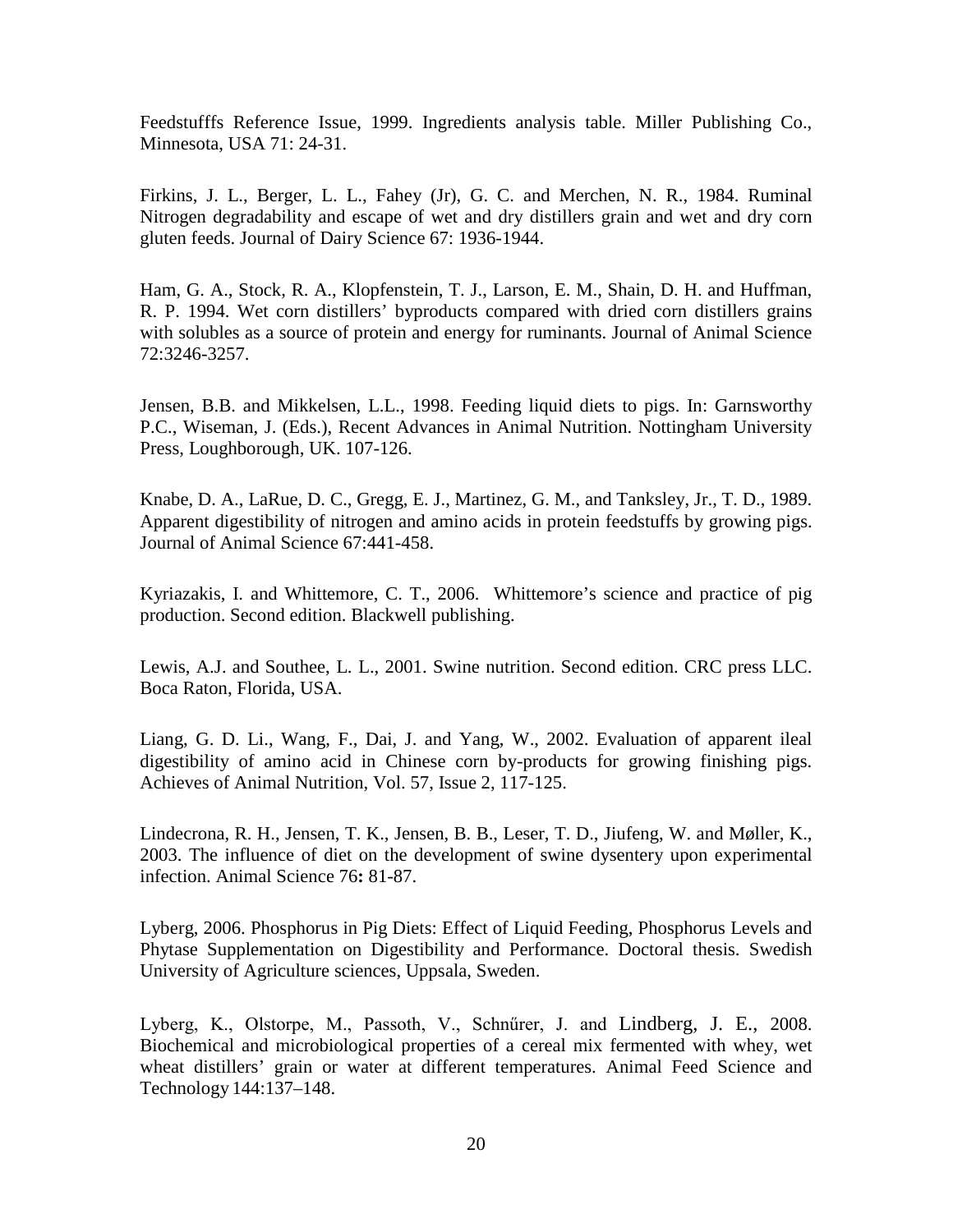MacDonald, P., Edwards, R. A., Greenhalgh, J. F. D. and Morgan, C. P., 2002. Animal nutrition. Sixth edition. Pearson education Pvt. Ltd. Singapore.

Mikkelsen, L.L., and Jensen, B.B., 1998. Performance and microbial activity in the gastrointestinal tract of piglets fed fermented liquid feed at weaning. Journal of Animal Feed Science 7:211-215.

Moter, V. and Stein, H .H., 2004. Effect of feed intake on endogenous losses and amino acid and energy digestibility by growing pigs. Journal of Animal Science 82:3518-3525.

Moughan, P. J., Schuttert, G. and Leenaars, M., 1992. Endogenous amino acid flow in the stomach and small intestine of the young growing pigs. Journal of Science of food and Agriculture 60:437-442.

Nasi, M., 1985. Distillers feeds from various grains as protein sources for pigs. Journal of Agriculture Science. Finland 57, 255-265

National Research Council. Nutrient Requirements of Swine. 10<sup>th</sup> ed. National Acdemy Press, Washington, D>C., USA (1998).

Nordic Committee on Feed analysis, 2003. Determination in feeds and feeds according to Kjeldahl, fourth edition. No. 6.

Olstorpe, M., Lyberg, K., Lindberg, J. E., Schnurer, J. and Passoth, V., 2007. Population diversity of yeasts and lactic acid bacteria in pig feed fermented with whey, wet wheat distillers grains or water at different temperatures. Applied and Environmental Microbiology. Vol, 74, 6, 1696-1703

Pahm, A.A., Pedersen, C., Hoehler, D. and Stein, H. H., 2008. Factors affecting variability in amino acid digestibility in corn distillers dried grains with solubles fed to growing pigs. Journal of Animal Science 86:2180-2189.

Pedersen, A. Ø., Maribo, H., Kranker, S., Canibe, N., Hansen, I. D. and Aaslyng, M. D., 2002. Fermented liquid feed for finishers—pelleted feed, Report No 567. The National Committee for Pig Production, Copenhagen.

Pedersen, C., Jonsson, H., Lindberg, J. E. and Roos, S., 2003. Microbial characterization of wheat distillers grain with focus on isolation of lactobacilli with potential as probiotics. Applied and Environmental Microbiology 70(3):1522-7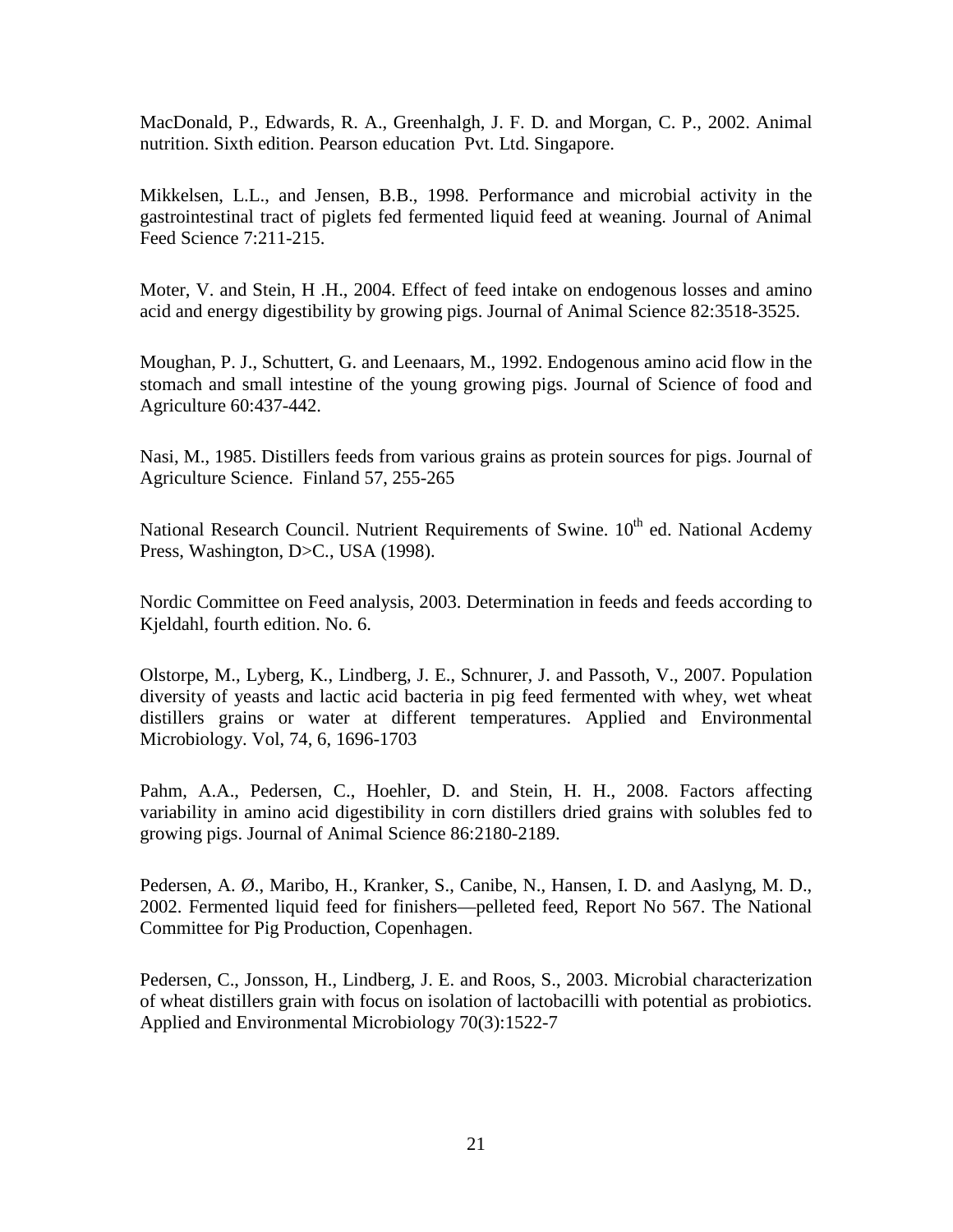Pedersen, C., Boersma, M. G. and Stein, H. H., 2007. "Digestibility of Energy and Phosphorus in 10 Samples of Distillers Dried Grains with Solubles Fed to Growing Pigs." Journal of Animal Science 85: 1168-1176.

Pedersen, C. and Lindberg, J. E., 2010. Ileal and total tract nutrient digestibility in wheat wet distillers solubles and wheat dried distillers grains with solubles when fed to growing pigs. Livestock Science 132, 145-151.

Pedersen, C., Stein, H. H., 2010. Effects of liquid and fermented liquid feeding on energy, dry matter, protein and phosphorus digestibility by growing pigs, Livestock Science, doi:10.1016/j.livsci.2010.06.097

Pluske, J. R., Siba, P. M., Pethick, D. W., Durmic, Z., Mullan, B. P. and Hampson, D., 1996. Incidence of swine dysentery in pigs can be reduced by feeding diets that limit the amount of fermentable substrate entering the large intestine. Journal of Nutrition 126: 2920-2933.

Scholten, R. H. J., van der Peet-Schweringa, C. M. C., Verstegen, M. W. A., Den Hartoga, L. A., Schramab, J. W. and Vesseura, P. C., 1999. Fermented co-products and fermented compound diets for pigs: a review. Animal Feed Science Technology 82: 1-19.

Short, F. J., Gorton, P., Wiseman, J. and Boorman, K. N., 1996. Determination of titanium oxide added as an inert marker in chicken digestibility studies. Animal Feed Science Technology 59, 215-221.

Shelef, L.A., 1994. Antimicrobial effects of lactates: a review. Journal of Food Protection 57, 445-450.

Simönsson, A. 2006. Fodermedel och näringsrekommendationer för gris. Department of Animal Nutrition and Management, Swedish University of Agricultural Sciences, Uppsala, Sweden, report 266. (In Swedish)

Spiehs, M. H., Whitney, M. H. and Shurson, G. C., 2002. Nutrient database for distiller's dried grains with solubles produced from ethanol plants in Minnesota and South Dakota. Journal of Animal Science 80: 2639-2645.

Statistical Analysis Systems Institute. 1998. *SAS/STAT users guide, version 8. 02*. Statistical Analysis Systems Institute Inc., Cary,NC.

Stein, H.H., Kim, S. W., Nielsen, T. T. and Easter, R. A., 2001. Standarized ileal protein and amino acid digestibility by growing pigs and sows. Journal of Animal Science. 79:2113-2122.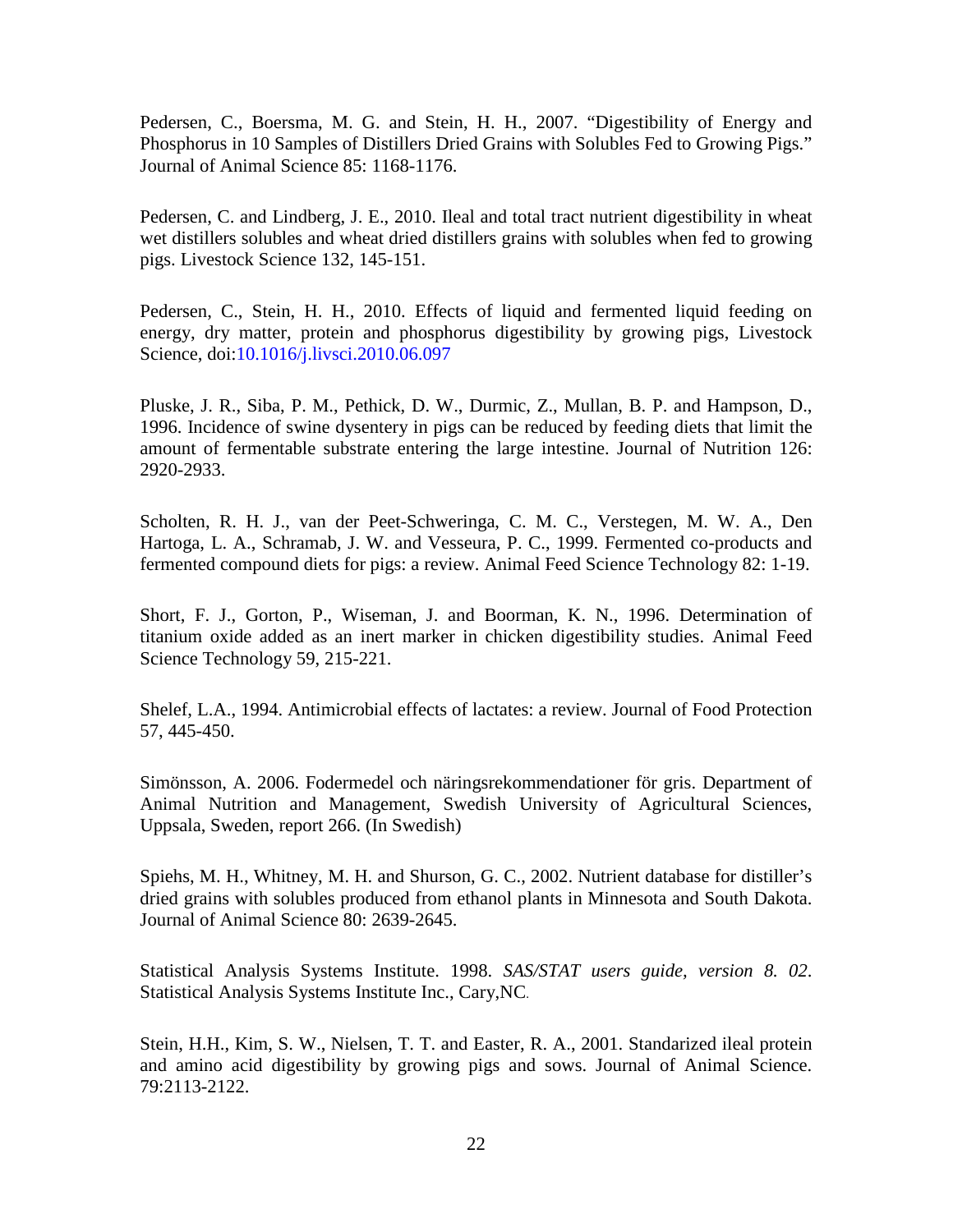Stein, H. H., Gibson, M. L., Pedersen, C. and Boersma, M. G., 2006. Amino acid and energy digestibility in ten samples of distillers dried grain with solubles fed to growing pigs. Journal of Animal Science 84:853–860.

Stein, H. H., Fuller, M. F., Moughan, P. J., Sève, B., Mosenthin, R., Jansman, A. J. M., Fernàndez, J. A., de Lange, C. F. M., 2007. Definition of apparent, true, and standardized ileal digestibility of amino acids in pigs. Livestock Science 109: 282-285.

Stein, H. H., Seve, B., Fuller, M. F., Moughan, P. J. and de Lange, C. F. M., 2007. Invited review: Amino acid availability and digestibility in pig feed ingredients: Terminology and application. Journal of Animal Science 85:172–180.

Stein, H.H., 2008. Use of distiller's co-products in diets fed to swine. In B.A. Babcock, D.J. Hayes and J.D. Lawrence (Ed.), Using distillers grains in the US and international livestock and poultry industries (79-94). Center for Agricultural and Rural Development, Iowa State University, Ames, Iowa, U.S.A..

Stein, H. H. and Shurson, G. C., 2009. Broad-Invited review: The use and application of distillers dried grains with solubles in swine diets. Journal of Animal Science 87:1292- 1303.

Valaja, J., Alaviuhkola, T. and Siljander-Rasi, H. 1995. Wet barley distillers solids as a protein source for growing pigs. Animal Feed Sscience and Ttechnology 51: 193-202.

van Leeuwen, P., van Kleef, D. J., van Kempen, G. J. M., Huisman, J., Verstegen, M. W. A., 1991. The post valve T-caecum cannulation technique in pigs applied to determine the digestibility of amino acid in maize, ground nut and sunflower meal. Journal of Animal Physiology and Animal Nutrition 65, 183-193.

Visek, W. J. 1978. The mode of growth promotion by antibiotics. Journal of Animal Science. **46**:1447–1469.

<span id="page-26-0"></span>Widmer, M.R., McGinnis, L. M. and Stein, H. H., 2007. Energy, Phosphorus, and Amino Acid Digestibility of High-Protein Distillers Dried Grains and Corn Germ Fed to Growing Pigs. Journal of Animal Science 85: 2994-3003.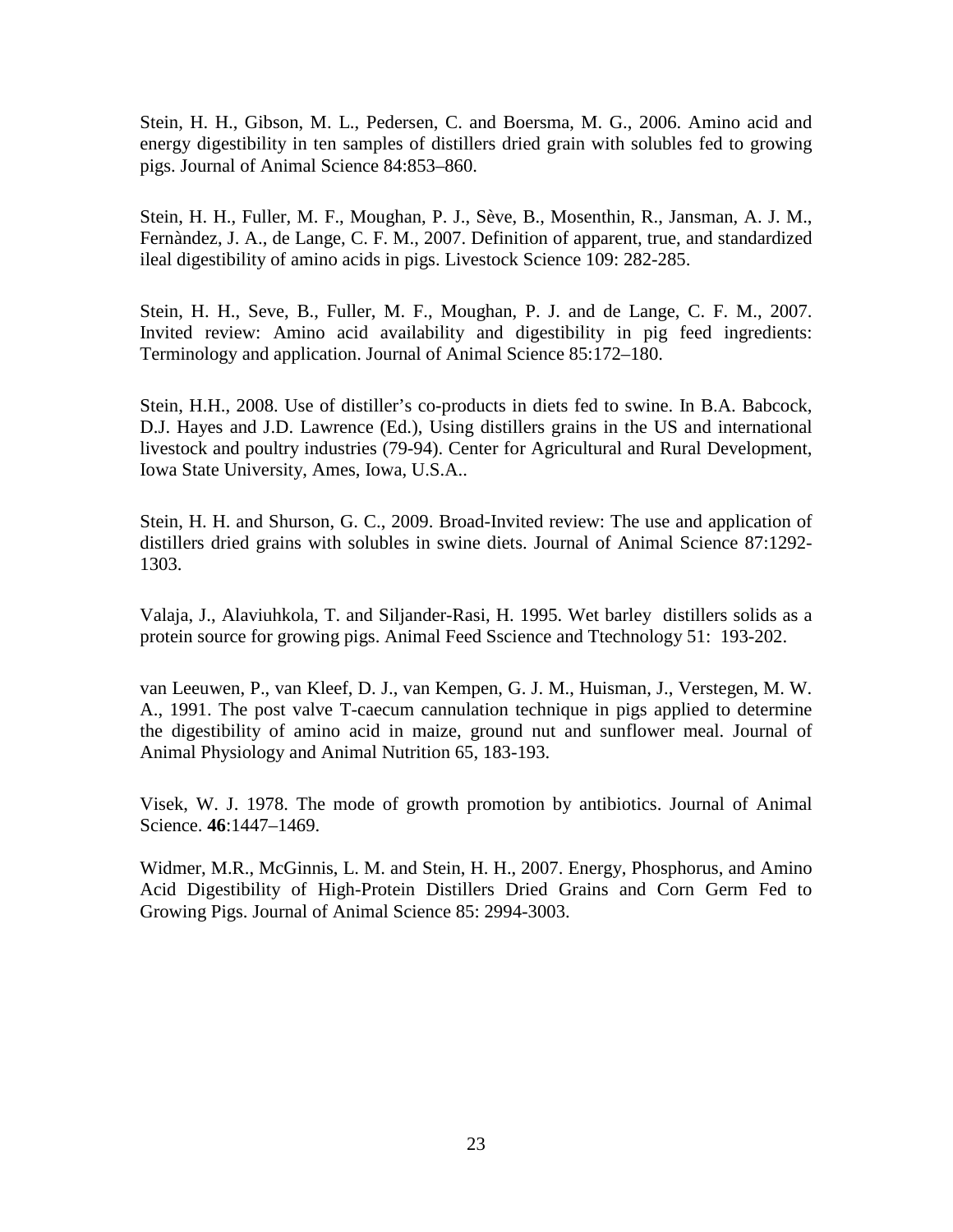# **8. Acknowledgements**

I would like to thank for my supervisor Dr Karin Lyberg for her full support and guidelines during my project work. I would also like to thank prof Dr Jan Erik Lindberg for his moral support and inspiration.

I am grateful to department of animal nutrition and management for providing me chance to furnish my educational background with the thesis work. I would also like to thank all members in Kungsangen laboratory for the laboratory analysis and Anna Greta for helping us in HVC lab.

I would like to express my thanks to Jenny and Emma Ivarson for their support in experimental period.

Finally my special thanks go to all members in HVC for their support and encouragement during our project.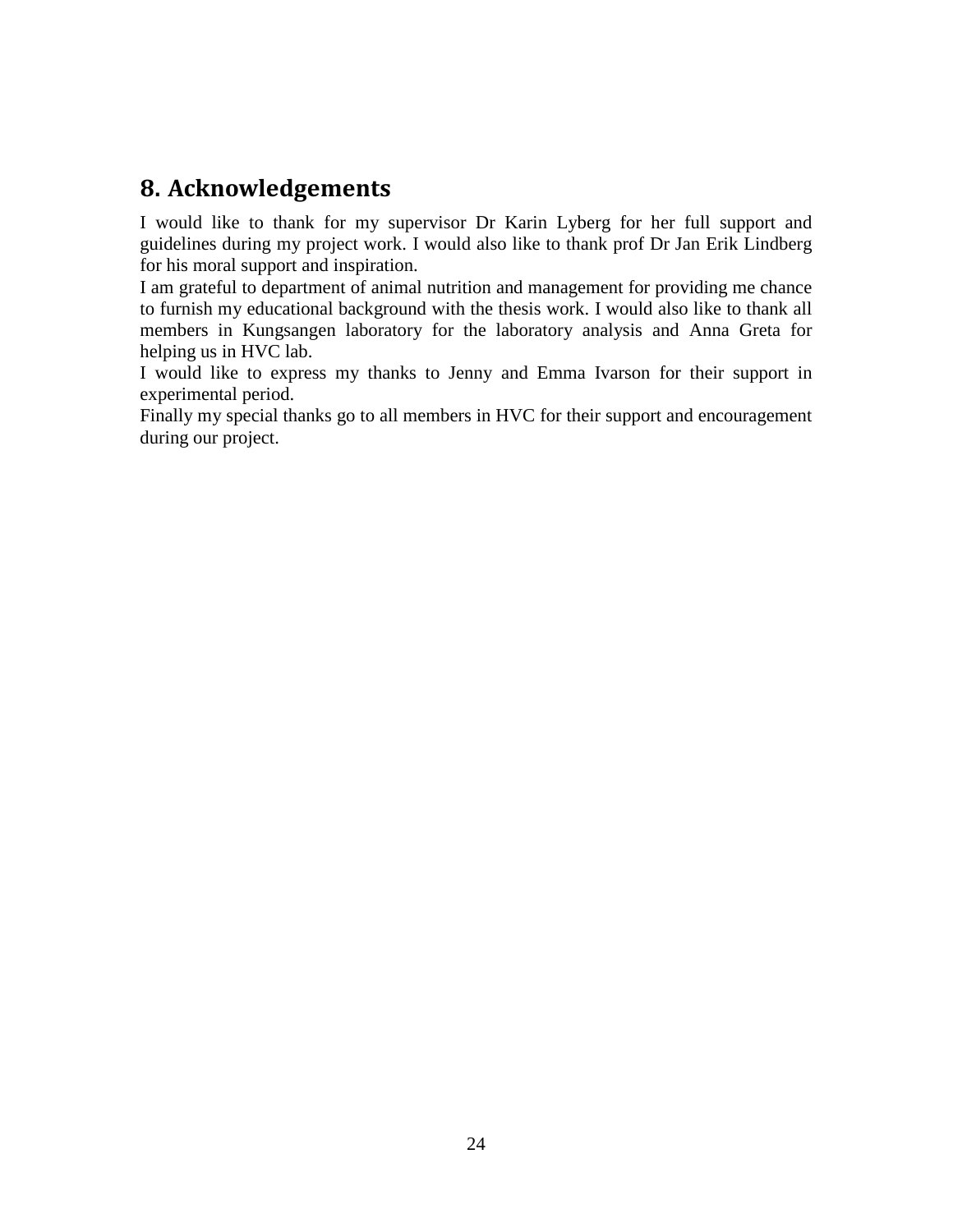| 331 | Effects of supplemental glutamine and glutamate on growth<br>performance, gastrointestinal development, jejunum<br>morphology and Clostridium perfringens count in caecum<br>of broilers<br>45 hp E-nivå<br>Gholamreza Ebadiasl                                                          | 2011 |
|-----|------------------------------------------------------------------------------------------------------------------------------------------------------------------------------------------------------------------------------------------------------------------------------------------|------|
| 332 | Automatic registration of dairy cows grazing behaviour on<br>pasture<br>Automatisk registrering av mjölkkors betningsbeteende<br>30 hp E-nivå<br>Kristina Blomberg                                                                                                                       | 2011 |
| 333 | Svenska mjölkkor på bete – Värmens påverkan på beteende<br>och produktion hos mjölkkor i en besättning med AMS<br>Swedish dairy cows at pasture – The effect of temperatur and<br>THI on behaviour and production of dairy cows in a Swedish AMS herd<br>30 hp E-nivå<br>Hanna Alfredius | 2011 |
| 334 | Motivation for eating roughage in sows - as an indication of<br>hunger<br>Suggors motivation att äta ensilage som en indikator på<br>hunger<br>30 hp E-nivå<br>Tove Bergström                                                                                                            | 2011 |
| 335 | <b>Methane Production from Dairy Cows</b><br>Relations Between Enteric Production and Production from Faeces and Urine<br>Metanproduktion från mjölkkor<br>Relationer mellan enterisk produktion och produktion från gödsel<br>30 hp E-nivå<br>Agnes Willén                              | 2011 |
| 336 | Mjölkföretag i Skåne och Halland - Management, produktion<br>och ekonomi<br>Dairy farms in Skåne and Halland - Management, production<br>and economy<br>30 hp E-nivå<br>Rebecca Nilsson                                                                                                  | 2011 |
| 337 | Magnesium chloride in dry cow silage to prevent<br>hypocalcaemia<br>30 hp E-nivå<br>Mikaela Jardstedt                                                                                                                                                                                    | 2011 |

Nr Titel och författare År